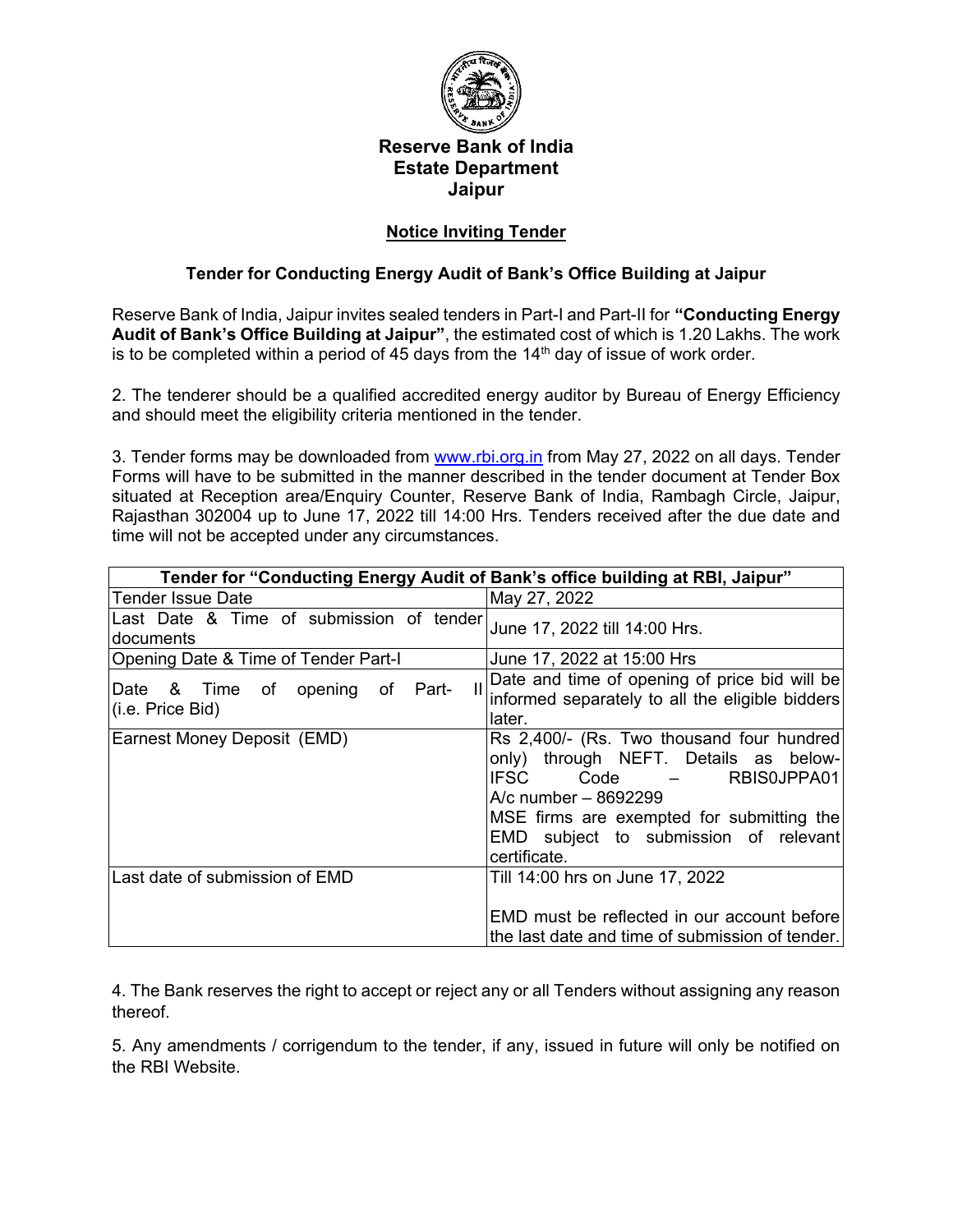

## **Reserve Bank of India Estate Department Jaipur**

## **Tender for Conducting Energy Audit of Bank's Office Building at Jaipur**

## **Part I**

# **Techno-Commercial Bid**

Last Date and time of submission of bid/tender: June 17, 2022 upto 14:00 Hrs

Note: Part I and Part II are required to be submitted in different-different envelope and both these envelope must be kept another envelope.

1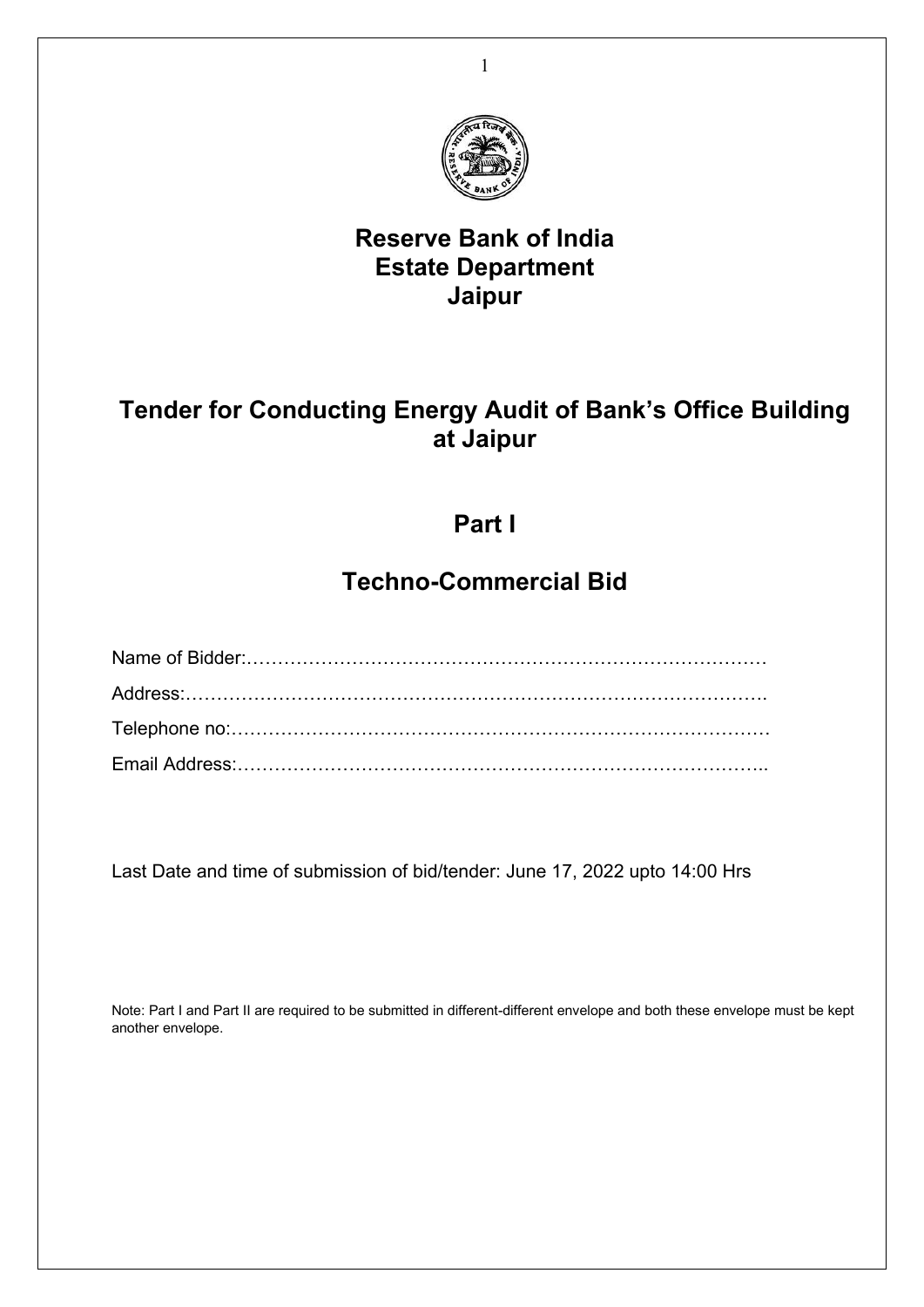|       | <b>Reserve Bank of India (RBI)</b>                                                                                                                                |
|-------|-------------------------------------------------------------------------------------------------------------------------------------------------------------------|
|       | <b>Estate Department</b>                                                                                                                                          |
|       | Jaipur                                                                                                                                                            |
|       | Tender: Part I / Techno- commercial bid                                                                                                                           |
|       | <b>Section I: Commercial Conditions</b>                                                                                                                           |
| 1.1   | Name of work: RBI JAIPUR invites tender of "Energy Audit for its Office Building<br>at Jaipur" in two Parts from eligible bidders.                                |
|       | 1.1.1 Estimated cost of work: Rs 1,20,000/-                                                                                                                       |
|       | 1.1.2 Time for completion of work : 45 days from the 14 <sup>th</sup> day of issue of work order                                                                  |
|       | that includes time for submission of draft report.                                                                                                                |
|       | 1.1.3 Date of start of tender: May 27, 2022                                                                                                                       |
|       | 1.1.4 Last date and time of submission of tender (The tender received thereafter shall not                                                                        |
|       | be entertained in any circumstances). : June 17, 2022 till 14:00 Hrs                                                                                              |
|       | 1.1.5 Date and time of opening of Part I of tender: June 17, 2022 at 15:00 Hrs                                                                                    |
|       | 1.1.6 Date and time of opening of Part II of the tender: Date and time of opening of price bid                                                                    |
|       | will be informed separately to all the eligible bidders later.                                                                                                    |
| 1.1.7 | Contact person for clarification:                                                                                                                                 |
|       | Shri. Harshad Kelkar AM (Tech -Electrical)<br>Contact no: 8828202902, Email : harshadkelkar@rbi.org.in;                                                           |
|       |                                                                                                                                                                   |
|       | 1.1.8 EMD needs to be submitted: Rs 2400/- online as mentioned in Para 1.8. However,<br>MSE firms are exempted for submission of EMD. Necessary MSE registration  |
|       | certificate is needed to be submitted along with tender. EMD amount must be                                                                                       |
|       | reflected in our account on and before last date and time of submission of tender.                                                                                |
|       |                                                                                                                                                                   |
| 1.1.9 | <b>Eligibility Criteria:</b>                                                                                                                                      |
|       |                                                                                                                                                                   |
|       | a. The intending tenderer for energy audit should be qualified accredited                                                                                         |
|       | energy auditor by Bureau of Energy Efficiency during entire tendering                                                                                             |
|       | process till completion of work. In support of the above, the firms should                                                                                        |
|       | submit the letter of accreditation issued by Bureau of Energy Efficiency.                                                                                         |
|       | <b>AND</b>                                                                                                                                                        |
|       | b. Minimum 3 years of experience in the field of undertaking similar works viz                                                                                    |
|       | "Energy audit for large office buildings / commercial Estate / industrial<br>houses/Government organization/PSU's" (from the date of issue of                     |
|       | Tender)(Any one work order issued before 3 years from the date of issue of                                                                                        |
|       | tender needs to be submitted)                                                                                                                                     |
|       | <b>AND</b>                                                                                                                                                        |
|       | c. Have executed successfully similar type of energy audit in large office                                                                                        |
|       | buildings / commercial Estate / industrial houses/Government                                                                                                      |
|       | organization/PSU's with minimum sanctioned load of 1320 KW and has                                                                                                |
|       | installations like HVAC plant, DG sets, transformers etc." (Any one work                                                                                          |
|       | order with details of sanctioned load and installations needs to be                                                                                               |
|       | submitted)                                                                                                                                                        |
|       |                                                                                                                                                                   |
|       |                                                                                                                                                                   |
|       |                                                                                                                                                                   |
| 1.2   | <b>Tendering Process:</b> The tender documents shall be available on RBI website. All                                                                             |
|       | corrigendum, addendum and further communication shall be uploaded on website<br>only in "tender" section. The tenders for the above work in two parts i.e. Part I |
|       | contains technical specifications & terms and conditions. Part II contains only                                                                                   |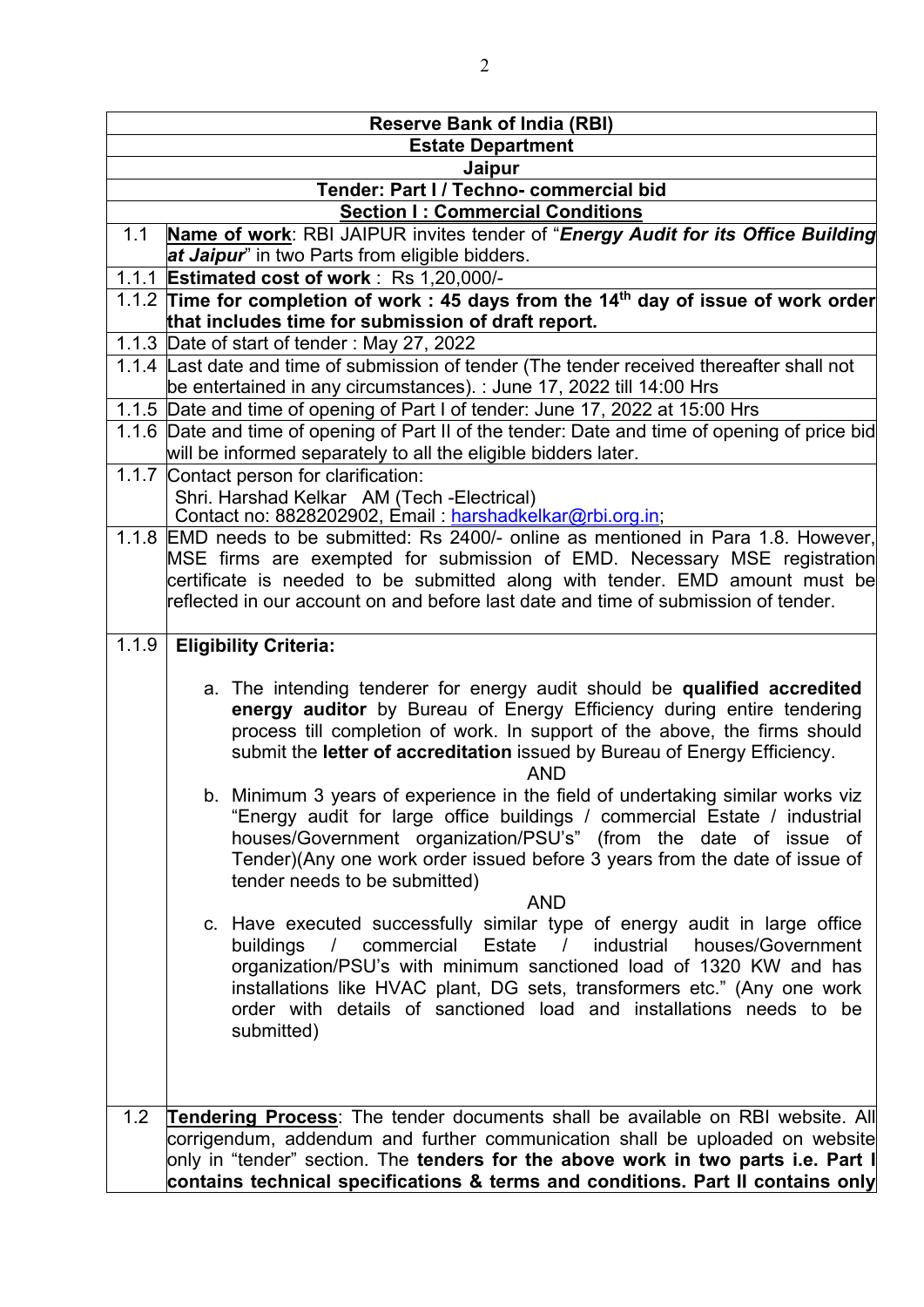**rates of items. Tender shall be submitted in hard copy in tender box of Estate Dept. situated at Reception area/Enquiry, at RBI Jaipur. Please note that Part I and Part II should be in different – different envelope, super scribed Part I /II, Tender Name**. **Both these documents should be put in another one envelops addressed to "The Regional Director, Reserve Bank of India, Estate Department, Rambagh Circle, Tonk Road Jaipur (Raj.)-302004" along with name of tender.**

1.3 **Part II (Financial bid):** Part I will be opened on the date and time mentioned above. No deviation will be accepted in Part I of tender. If firm put deviation in the tender, their tender will be out rightly rejected. Part II of such tender will be returned. Part II will be opened for those bidders who qualified in Part I of the tender. Lowest quoted amount in the Part II will be declared L1 bidder/successful bidder and tender will be awarded to them.

The Bank discourages the stipulation of any additional conditions by the tenderer. However, after opening of Part I any clarification/conditions etc. if any, will be examined and after discussions with all the tenderers, the conditions that are accepted to the Bank will be intimated to the tenderers. All the tenderers can quote a percentage above or below their tendered amount already submitted in part II. The quoting of such as a percentage above or below their tendered amount shall have a definite bearing on the condition/s the tenderers have to withdraw or additional benefit liable to be received as per the condition accepted by the Bank. The letter containing the tenderer's quoting percentage above or below their quoted tendered amount should be submitted in sealed cover on or before date fixed to Estate Department, subsequently and advised to the tenderers. This letter together with already submitted tendered rate shall be called Part II, will be opened in presence of the representatives  $\overline{\mathsf{b}}$ firms on the due date advised.

- 1.3.1 If, in the price quoted by a bidder, there is discrepancy between the unit price and the total price (which is obtained by multiplying the unit price by the quantity), the unit price shall prevail and the total price corrected accordingly, unless the Bank feels that the bidder has made a mistake in placing the decimal point in the unit price, in this case the total price as quoted shall prevail over the unit price and the unit price corrected accordingly.
- 1.3.2 If there is an error in a total price, which has been worked out through addition and / or subtraction of subtotals, the subtotals shall prevail and the total corrected; and
- 1.4 The rates quoted in Part II of tender shall be firm and shall include charges of GST, levies, consumables, labor, transport, insurance, Bidders are advised to inspect the site before quoting.
- 1.5 This contract is a fixed lump sum contract in respect of the entire energy auditing and to be paid for according to, at the rates contained in the schedule of rates and as provided in the said conditions.
- 1.6 The Employer reserve to itself the right of altering the items to be executed by adding to or omitting any items without prejudice to this contract. However, the auditors shall not be entitled to any payment for the works done exceeding the tender quantities unless specifically approved in writing by the Bank's Engineer.
- 1.7 The Reserve Bank of India does not bind itself to accept the lowest or any tender and reserves to itself the right to accept or reject any or all the tenders, either in whole or in part, without assigning any reasons for doing so.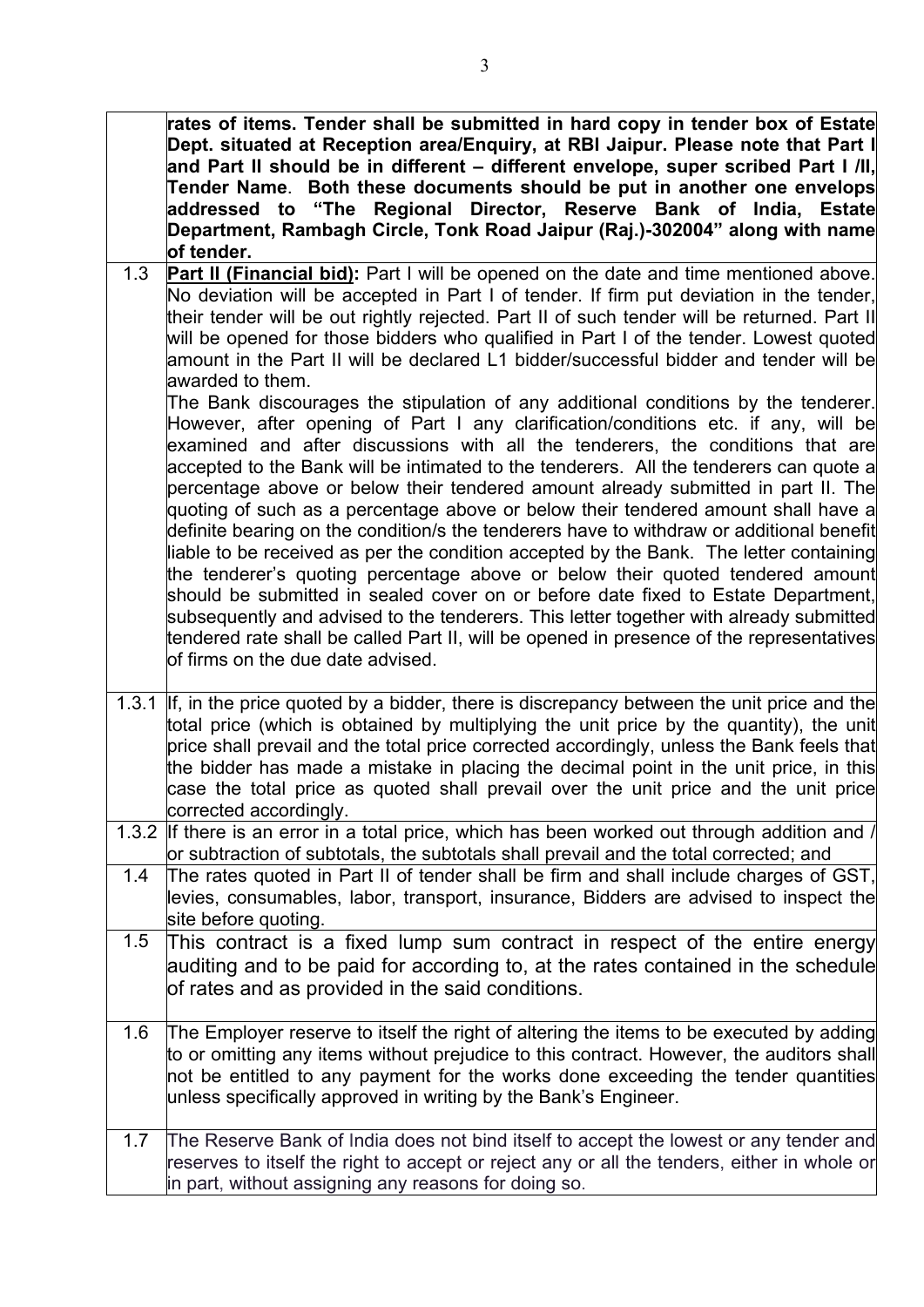| 1.8  | All intended tenderers / bidders are required to submit the EMD (Earnest Money                  |
|------|-------------------------------------------------------------------------------------------------|
|      | Deposit) as mentioned above A/c No.8692299, Account name RBI Jaipur, IFSC                       |
|      | Code:RBIS0JPPA01 (0=Zero) through NEFT/ Mobile Banking/ RTGS {Intimate/                         |
|      | forward  the transaction details  to <u>estatedeptjaipur@rbi.org.in</u> } within two days after |
|      | getting the intimidation from the Bank through email in this regard. If bidder fails to         |
|      | submit the EMD, tender shall not be accepted by the Bank. EMD should be interest                |
|      | free and shall be returned to unsuccessful bidders after awarding the work and EMD              |
|      | of L1 bidder/ successful bidder will be returned after completion of the work in all            |
|      | respect.                                                                                        |
|      | <b>EMD shall be forfeited if the Bidder:</b>                                                    |
|      | makes misleading or false representations in the forms, statements and<br>(i)                   |
|      | attachments submitted, has suppressed any material information, details of                      |
|      | any legal proceedings pending in the court which might otherwise have                           |
|      | created any impact on the eligibility criteria; or                                              |
|      | withdraws his Bid during the period of Bid validity; or does not sign the<br>(ii)               |
|      | contract after award of Contract.                                                               |
|      | has been blacklisted by any Government agency and the blacklisting is still<br>(iii)            |
|      | in force.                                                                                       |
|      | If bidder fails to complete the work.<br>(iv)                                                   |
| 1.9  | Validity of tender: The tenders shall be valid for acceptance by the Bank for a period          |
|      | of 90 days from the date of opening of Part I of tender.                                        |
| 1.10 | <b>Signing of Contract Agreement</b>                                                            |
|      | The successful bidder shall be bound to implement the Contract within 14 days from              |
|      | the date of work order. The cost of necessary stamp paper (Rs 500) for execution of             |
|      | the agreement shall be borne by the Bidder. The format of agreement is attached at              |
|      | annexure-I.                                                                                     |
| 1.11 | <b>Time Period:</b> Entire work shall be completed as indicated above. The site survey,         |
|      | data collection/measurements and draft report shall be completed in given time frame.           |
|      | The work is allowed to be carried out during office hours (9:30 AM to 5:30 PM). The             |
|      | successful bidder is required to make entry passes before start of work for their               |
|      | workers. Special permission is required for working on holidays/late ours apart from            |
|      | regular entry pass.                                                                             |
| 1.12 | Extension of time: (before expiry of original date of completion)                               |
|      | If the L1 bidders desire any extension of time for completion of work on grounds of             |
|      | there having been unavoidable hindrances in execution or any other ground, they                 |
|      | shall apply in writing immediately after the occurrence of the hindrance. Such                  |
|      | application shall contain complete details of hindrances, which hindered the                    |
|      | contractors in the execution of the work and reference to record of entry in the                |
|      | Hindrance Register. The Bank will grant the extension of time, without prejudice to             |
|      | Bank's right to recover liquidated damages or compensation under relevant contract              |
|      | clause. The hindrance due to the Bank will not be the part of calculation of liquidated         |
|      | damages.                                                                                        |
| 1.13 | Safety and statutory measures: The bidder shall take all safety measure during the              |
|      | execution of the work. The Bank will not accept any liability for any mishap / accident         |
|      | caused while working. The bidder shall indemnify and keep indemnified the Bank                  |
|      | against all losses and claims, damages or compensation for breach of any provision              |
|      | of the Payment of Wages Act,1936 Minimum Wages Act 1948, Contract Labour                        |
|      | (Regulation and Abolition) Act,1970, Payment of Bonus Act 1965 amended till date or             |
|      | any other labor law/statute in force in this regard.                                            |
| 1.14 | <b>Non-Disclosure clause:</b> The Bidder shall not disclose directly or indirectly any          |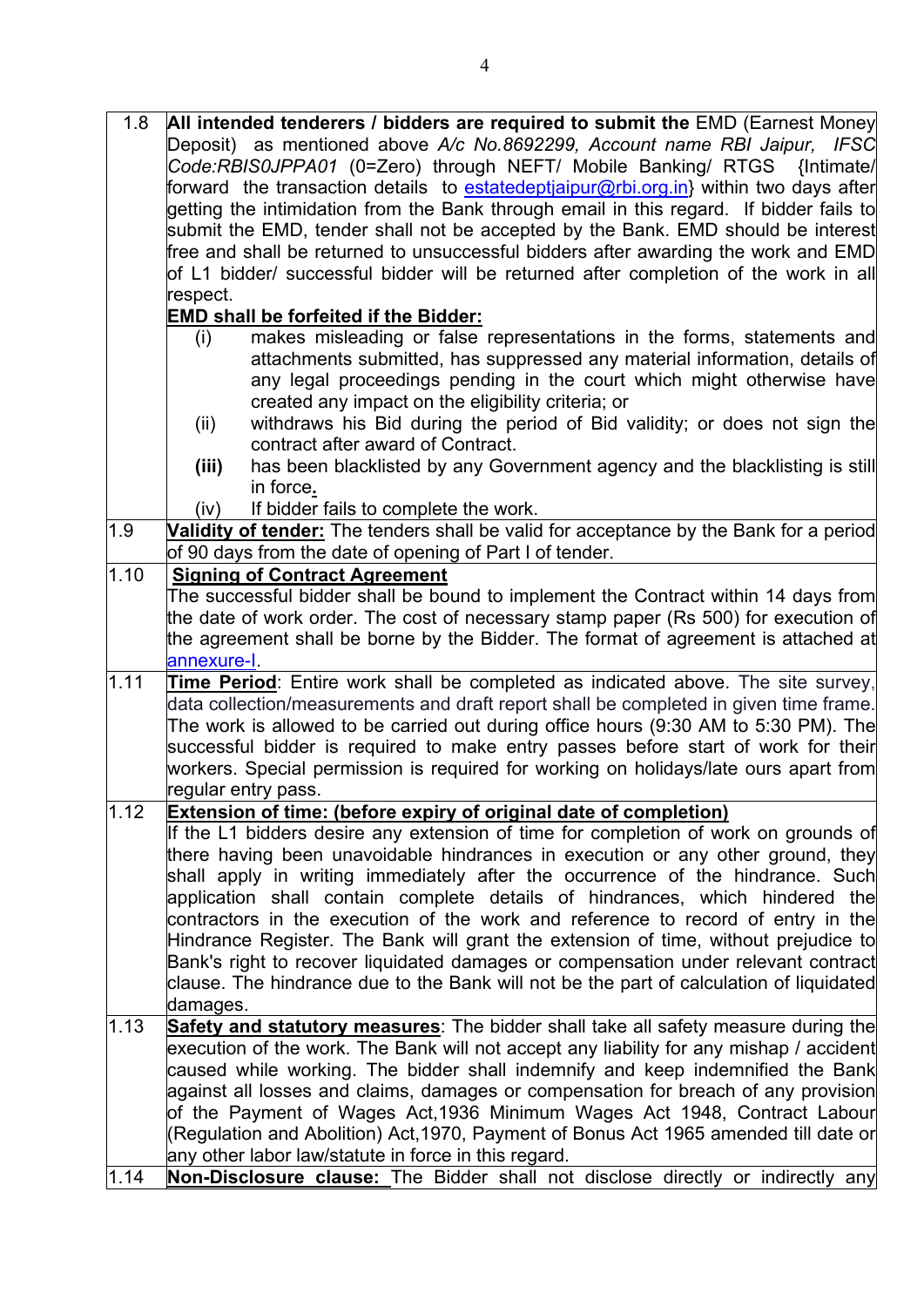information, materials and details of the Bank's infrastructure/systems/equipment etc., which may come to the possession or knowledge of the Bidder during the course of discharging its contractual obligations in connection with this agreement, to any third party and shall at all times hold the same in strictest confidence. The Bidder shall treat the details of the contract as private and confidential, except to the extent necessary to carry out the obligations under it or to comply with applicable laws. The Bidder shall not publish, permit to be published, or disclose any particulars of the works in any trade or technical paper or elsewhere without the previous written consent of the Employer. The Bidder shall indemnify the Employer for any loss suffered by the Employer as a result of disclosure of any confidential information. Failure to observe the above shall be treated as breach of contract on the part of the Bidder and the Employer shall be entitled to claim damages and pursue legal remedies. The Bidder shall take all appropriate actions with respect to its employees to ensure that the obligations of non-disclosure of confidential information under this agreement are fully satisfied. The Bidder's obligations with respect to non-disclosure and confidentiality will survive the expiry or termination of this agreement for whatever reason.

1.15 **Sexual Harassment Clause**: The Bidder / Agency shall comply with the provisions of "the Sexual Harassment of women at workplace (Prevention, Prohibition and Redressal) Act, 2013". In case of any complaint of sexual harassment against its employee within the premises of the bank, the complaint will be filed before the Internal Complaints Committee constituted by the Bidder / Agency and the Bidder/Agency shall ensure appropriate action under the said Act in respect to the complaint. The bidder shall be responsible for educating its employees about prevention of sexual Harassment at work place and related issues.

(i)Any complaint of sexual harassment from any aggrieved employee of the bidder against any employee of the Bank shall be taken cognizance of by the Regional Complaints Committee constituted by the Bank.

#### 1.16 **Termination for Default:**

(a) The Bank may without prejudice to any other remedy for breach of Contract, by Seven Days (07) days written notice of default sent to the Bidder and upon the Bidder's failure and neglect to propose and/or execute any corrective action to cure the default, terminate this Contract in whole or in part:

(i) If the Bidder fails to Complete the work within the time period(s) specified in the Contract; or

(ii)If the Bidder fails to perform any other obligation(s) under the Contract.

(b) On termination of the Contract for default, the EMD of the Bidder will be forfeited.

 $(c)$  On termination of the Contract for default, action will be taken to blacklist the Bidder.

(d) Bank has right to go in court of law if such case is arrived.

- 1.17 **Solvency**: lf the Auditor being individual or a firm commits any act of insolvency or shall be adjudged an Insolvent or being an incorporated company shall have an order for compulsory winding up made against it or pass an effective resolution for winding up voluntarily or subject to 'supervision of the court and official Assignee or liquidator in such acts of solvency or winding up, as the case may be, shall be unable within seven days after notice of him requiring him to do so, to show to the reasonable satisfaction of the Bank's Engineer that he is able to carry out and fulfil the contract and to give security therefore, if so required by the Bank's Engineer. Or If the Bank's Engineer shall clarify in writing to the employer that the Auditor.
- 1.18 **Jurisdiction :** All disputes arising out of or in any way connected with this agreement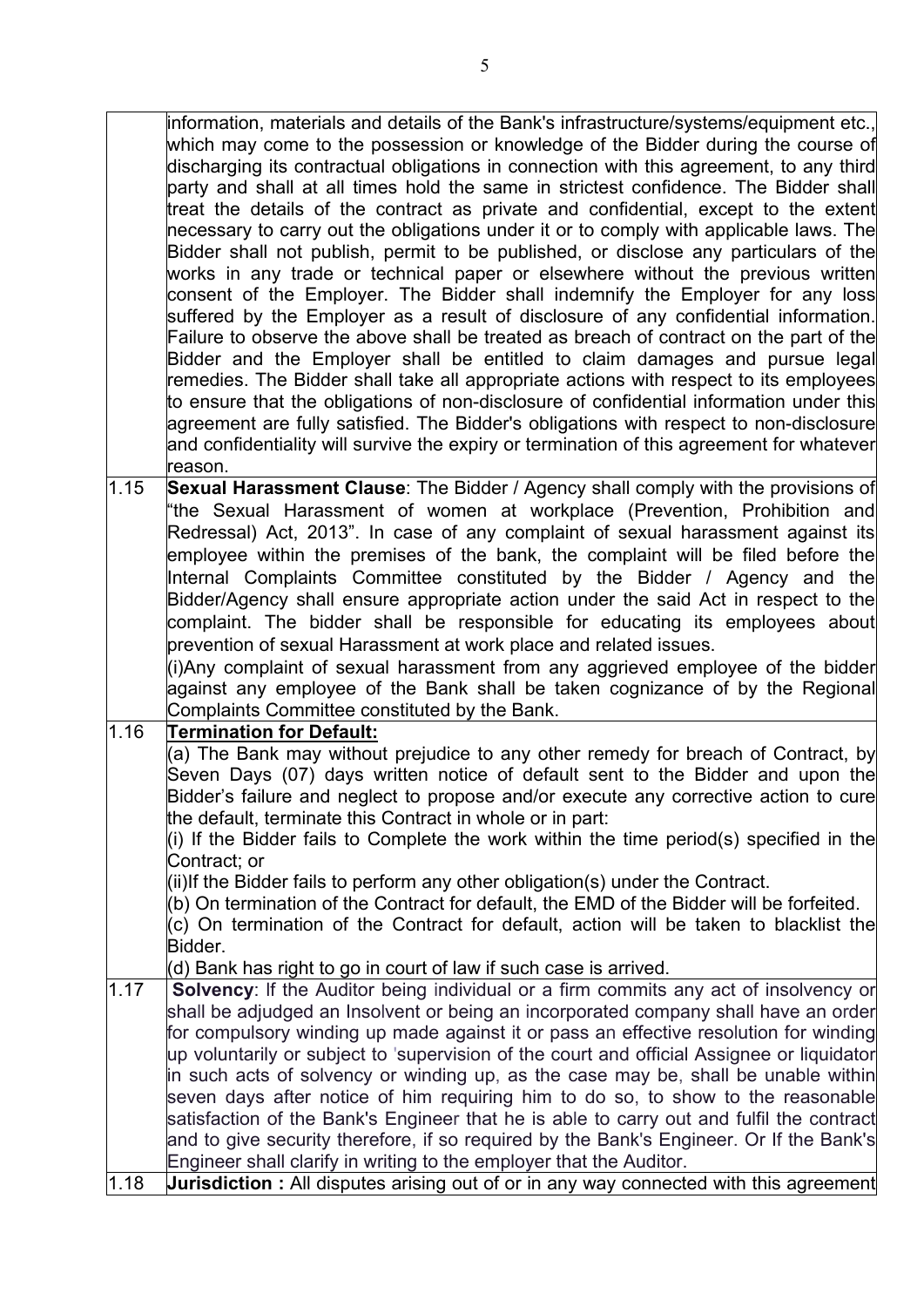|                   | shall be deemed to have arisen at Jaipur and only Courts in Jaipur shall have                                                                                                                                                                                                                                                                                                                                                                                                                                                                                                                                                |
|-------------------|------------------------------------------------------------------------------------------------------------------------------------------------------------------------------------------------------------------------------------------------------------------------------------------------------------------------------------------------------------------------------------------------------------------------------------------------------------------------------------------------------------------------------------------------------------------------------------------------------------------------------|
|                   | jurisdiction to determine the same.                                                                                                                                                                                                                                                                                                                                                                                                                                                                                                                                                                                          |
| 1.19              | Insurance: The contractor shall take all insurances at his cost to cover all kinds of<br>risks from the time the equipment/materials leave the manufacturer's works till<br>handing over work to the Bank, in the joint names of the Bank and the contractor and<br>it shall cover the following risks.<br>a) work man compensation for working men<br>Note: These policies shall be valid till the completion of the site survey and shall be<br>submitted prior to obtaining any permission to work at site. If the contractor does not<br>provide these policies, the Bank reserves the right to take the above insurance |
| 1.20              | policies themselves and/or recover the cost thereof from the bill of the contractor.                                                                                                                                                                                                                                                                                                                                                                                                                                                                                                                                         |
|                   | <b>Payment Condition:</b><br>80% of the quoted amount after completion of energy audit and submission<br>a)<br>of draft report to the Bank.<br>Balance 20% of the quoted amount on submission of the final report to the<br>b)                                                                                                                                                                                                                                                                                                                                                                                               |
|                   | <b>Bank</b>                                                                                                                                                                                                                                                                                                                                                                                                                                                                                                                                                                                                                  |
|                   | All bill is liable to deduct $TDS@1%$ or 2% of contract amount (1% in case<br>$\mathsf{c})$<br>of individual firm and 2% for company) and 1% of contract value each of<br>TDS on CGST and SGST or 2% of contract value for TDS on IGST.                                                                                                                                                                                                                                                                                                                                                                                      |
| $\overline{1}.21$ | Bill will be paid within 15 days from the date of submission to the Bank.<br>d)<br><b>Special Condition:</b>                                                                                                                                                                                                                                                                                                                                                                                                                                                                                                                 |
|                   | a) Some additional table/formats related to green certification of the office building<br>in future, have also been included under scope of work of the tender. So,<br>bidders are advised to thoroughly acquaint himself with the scope of work<br>before submission of the tender. No extra payment shall be done on account of<br>it.                                                                                                                                                                                                                                                                                     |
| Date              | Signature of the firm                                                                                                                                                                                                                                                                                                                                                                                                                                                                                                                                                                                                        |
| Place             | (By a person holding the Authority/Power of<br>Attorney)                                                                                                                                                                                                                                                                                                                                                                                                                                                                                                                                                                     |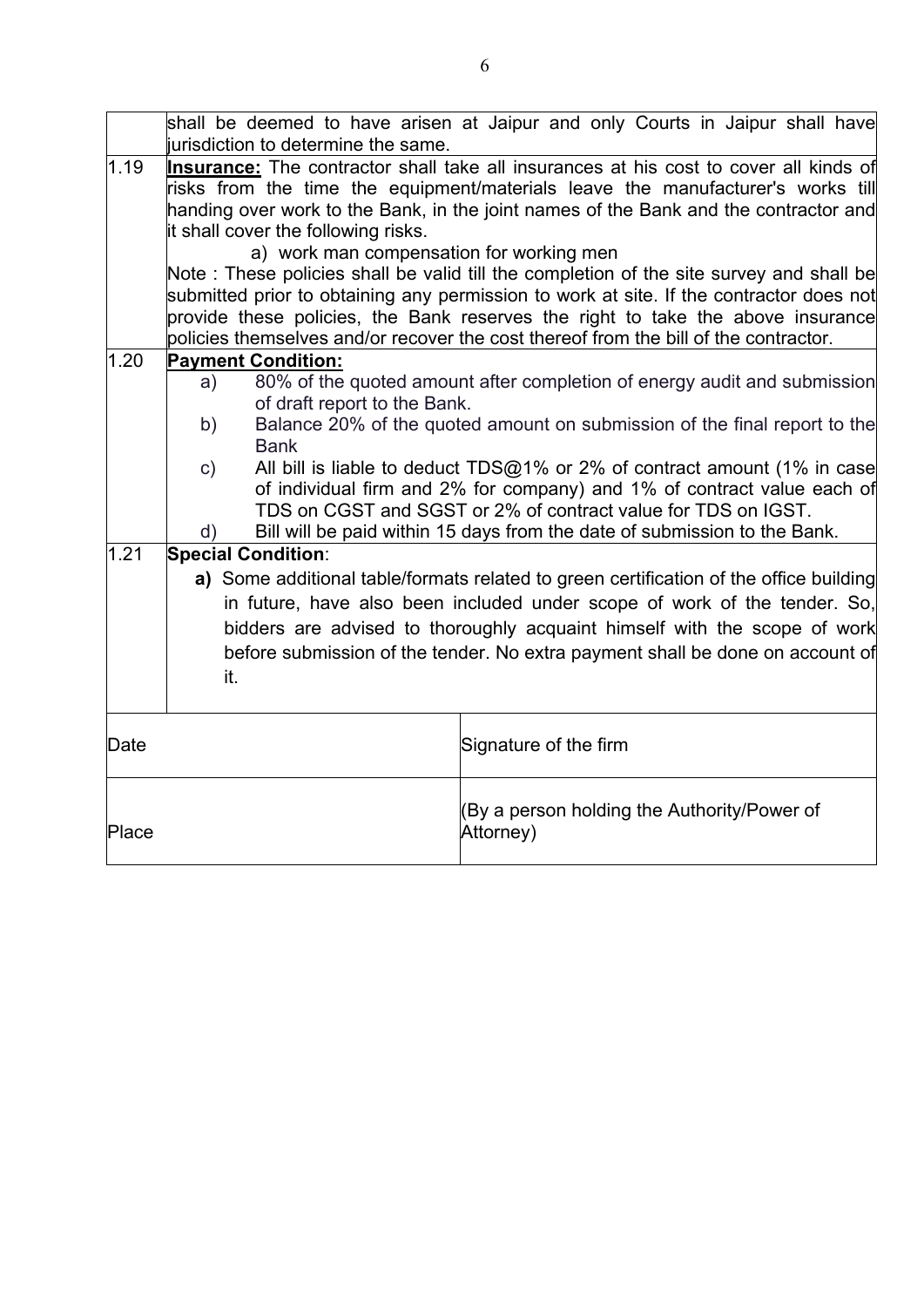#### **Section-II Details of Tenderers**

### **A. Particulars of Firm:**

| Sr. No.        | <b>Particulars</b>                                                                      | To be filled by Tenderer                                                  |
|----------------|-----------------------------------------------------------------------------------------|---------------------------------------------------------------------------|
|                | Composition of the firm<br>(Whether partnership /<br>proprietorship /Public Ltd.)       |                                                                           |
| $\overline{2}$ | Names of the proprietor/<br>partners / Directors of the firm                            |                                                                           |
| 3              | Whether qualified accredited<br>energy auditor by Bureau of<br><b>Energy Efficiency</b> | (Yes/NO) certificate of accreditation is to be<br>attached                |
| $\overline{4}$ | <b>GST Number</b>                                                                       |                                                                           |
| 5              | Address of the Firm                                                                     |                                                                           |
|                | Telephone                                                                               |                                                                           |
|                | Email                                                                                   |                                                                           |
|                | Fax                                                                                     |                                                                           |
| 6              | Whether the firm is MSE(micro<br>and small enterprise)                                  | (yes/No) necessary certificate needs to be<br>attached for EMD exemption) |
| 7.             | <b>Udhyam Registration number</b><br>(applicable for MSE firms only)                    |                                                                           |

#### **B. The details of bankers are as below:**

| Sr. No.       | <b>Particulars (submit the crossed)</b><br>cancelled cheque) | To be filled by tenderer |
|---------------|--------------------------------------------------------------|--------------------------|
|               | Name of the Bank                                             |                          |
| $\mathcal{P}$ | <b>Branch Address</b>                                        |                          |
| 3             | Telephone and fax number                                     |                          |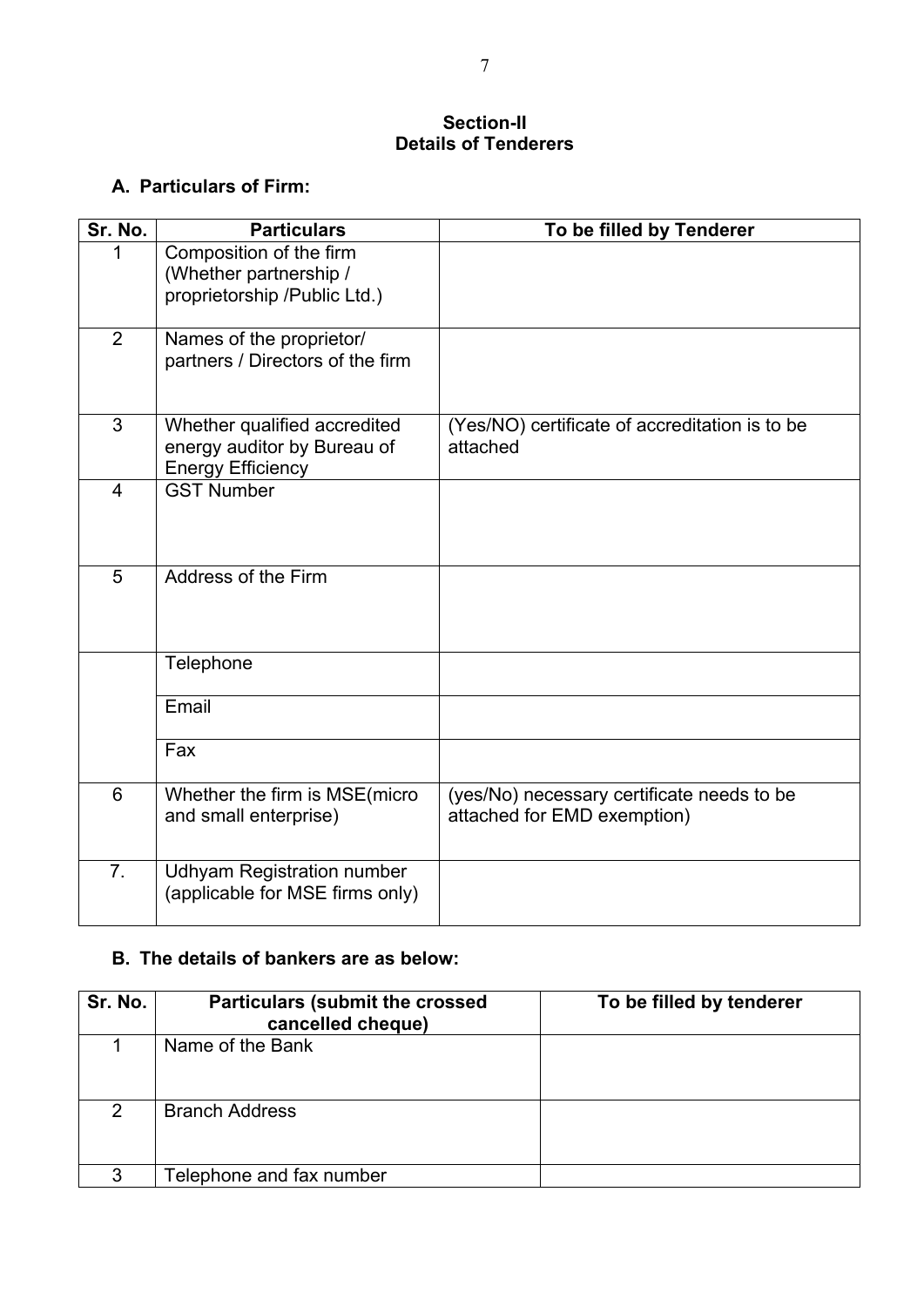| 4 | Name of the contact person                                            |  |
|---|-----------------------------------------------------------------------|--|
| 5 | Credit facility / overdraft facility enjoyed by<br>firm from the Bank |  |
| 6 | The period from which the firm has been<br>banking with Bank          |  |

#### **C. List of clients**

Following are our Clients for whom we have executed "eligible" works required as per the eligibility criteria (Please submit the documentary evidence in support of)

| Sr.            | <b>Details</b>                | Client (1)             | Client (2)             |
|----------------|-------------------------------|------------------------|------------------------|
| No.            |                               | As per clause 1.1.9(b) | As per clause 1.1.9(c) |
| $\mathbf{1}$   | Name of the Client            |                        |                        |
|                | Organization / Firm:          |                        |                        |
|                |                               |                        |                        |
|                |                               |                        |                        |
|                | Address:                      |                        |                        |
|                |                               |                        |                        |
|                |                               |                        |                        |
|                |                               |                        |                        |
|                | Name of the Contact           |                        |                        |
|                | Person:                       |                        |                        |
|                |                               |                        |                        |
|                |                               |                        |                        |
|                | His/her Mobile No.:           |                        |                        |
|                |                               |                        |                        |
|                | His/her Fax No.:              |                        |                        |
|                |                               |                        |                        |
|                | His/her Telephone No/s.:      |                        |                        |
|                |                               |                        |                        |
|                | His/her e-mail ID:            |                        |                        |
| $\overline{2}$ | Brief details of work with    |                        |                        |
|                | connected load and            |                        |                        |
|                | sanctioned load details       |                        |                        |
|                |                               |                        |                        |
|                |                               |                        |                        |
|                |                               |                        |                        |
| 3              | Work order No. and date       |                        |                        |
|                | (Attach corresponding         |                        |                        |
|                | workorder)                    |                        |                        |
|                |                               |                        |                        |
| $\overline{4}$ | Cost of the "eligible" work   |                        |                        |
|                | as per work order / letter of |                        |                        |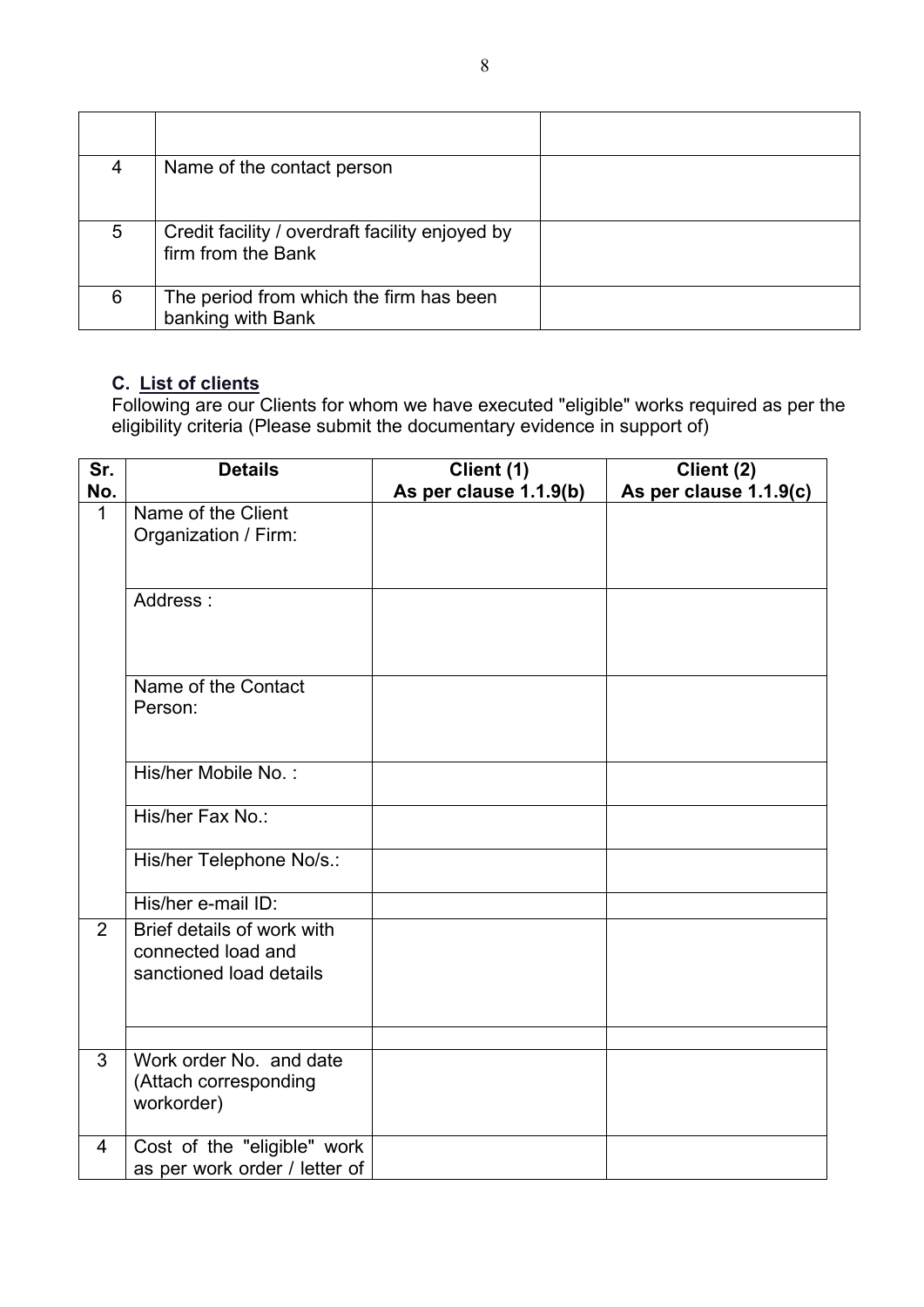| Sr.            | <b>Details</b>                                                                     | Client (1)             | Client (2)             |
|----------------|------------------------------------------------------------------------------------|------------------------|------------------------|
| No.            |                                                                                    | As per clause 1.1.9(b) | As per clause 1.1.9(c) |
|                | award:                                                                             |                        |                        |
| 5              | Whether the Establishment<br>with<br>central<br>air-<br>is.<br>conditioning system |                        |                        |
| 6              | Date of commencement                                                               |                        |                        |
| $\overline{7}$ | of<br>date<br>Stipulated<br>completion                                             |                        |                        |
| 8              | Actual date of completion                                                          |                        |                        |
| 9              | Amount of compensation<br>levied by the client for<br>delayed completion, if any:  |                        |                        |
| 10             | Gross value of the work<br>completed and paid for :                                |                        |                        |

*Note : All the details must be filled in the tender documents only no separate annexure will be accepted. Only Submit documents in support of details filled above.* 

**Signature of Tenderer with stamp/Date**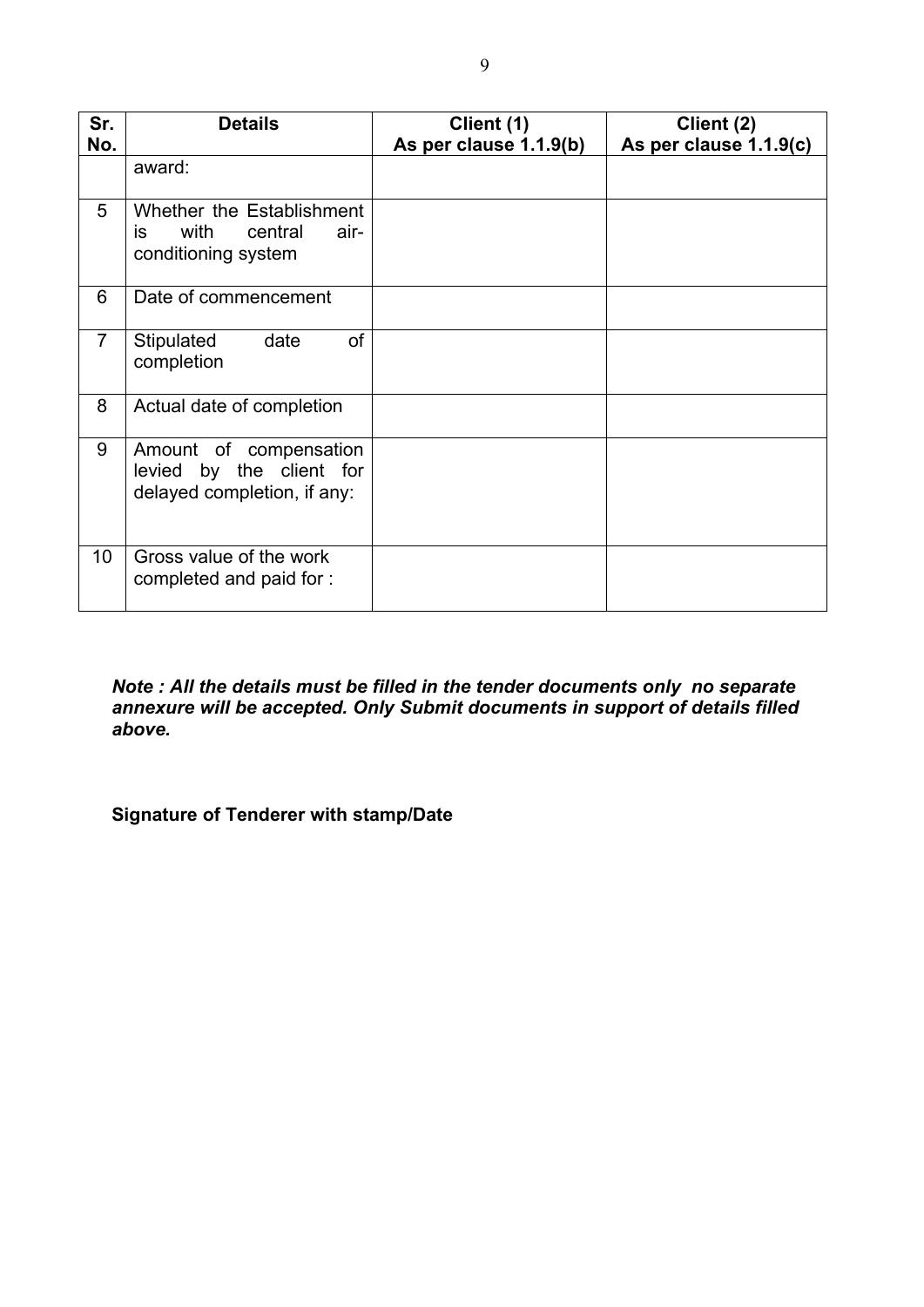|                           |                                                                | Reserve Bank of India Jaipur is desirous of undertaking Energy audit of the                                   |
|---------------------------|----------------------------------------------------------------|---------------------------------------------------------------------------------------------------------------|
|                           |                                                                | Electrical/Electromechanical installations provided in the office building.                                   |
|                           |                                                                |                                                                                                               |
| Objective:                |                                                                |                                                                                                               |
|                           | The objective of energy audit is -                             |                                                                                                               |
|                           |                                                                | a) to have Energy Performance Assessment of equipment and utilities in the                                    |
|                           |                                                                | electrical sub-station, Electric power distribution network, HVAC systems,                                    |
|                           |                                                                | Electric motors and drives, Fans and blowers, Water pumping systems, UPS                                      |
|                           |                                                                | systems, Lighting systems, Diesel generator sets etc. including study of energy                               |
|                           |                                                                | consumption pattern and management of power demand in the building.                                           |
|                           |                                                                | b) Based on the above observations, to identify opportunities for energy saving                               |
|                           |                                                                | and to have recommendations for the same along with cost benefit analysis.                                    |
|                           | Details of electrical supply distribution of Office:           |                                                                                                               |
|                           |                                                                | The office building receives 11 KV power supply from Electric Supply authorities                              |
|                           |                                                                | which is step down to 415 V using transformers in office premises for further                                 |
|                           | distribution to various electrical loads.                      |                                                                                                               |
|                           |                                                                | Additionally, diesel generator sets of appropriate ratings are provided to cater                              |
|                           |                                                                | essential applications during power outages like lighting, SBS machines, compressors                          |
| etc.                      |                                                                |                                                                                                               |
|                           |                                                                | The building is ventilated, and air conditioned with chillers and cooling towers during                       |
|                           | summers and hot water generators during winters.               |                                                                                                               |
|                           |                                                                | UPS systems is also provided for critical area needs and for the load where power                             |
|                           | disruption is not permitted like computers, servers, CVPS etc. |                                                                                                               |
|                           |                                                                |                                                                                                               |
| <b>Equipment details:</b> |                                                                |                                                                                                               |
|                           |                                                                |                                                                                                               |
|                           |                                                                |                                                                                                               |
|                           | conducted are detailed below:                                  |                                                                                                               |
|                           |                                                                |                                                                                                               |
| 1.                        | <b>Building description</b>                                    | The major list of equipment/ electric installations for which energy audit is to be<br>Plot Area-16491.3 sqm; |
|                           |                                                                | Main building -6 floors (B, G, 1-4) and                                                                       |
|                           |                                                                |                                                                                                               |
| 2.                        | Sanctioned load;                                               | Annexi building -3 floors (G, 1, 2)<br>1320 KW; 850 KVA                                                       |
|                           | contract Demand                                                |                                                                                                               |
|                           | Power supply                                                   | HT11 KV which is step down to 415 V                                                                           |
| 3.<br>4.                  |                                                                |                                                                                                               |
|                           | <b>Transformers</b>                                            | 2 nos; 1000 KVA each; Off load tap                                                                            |
|                           |                                                                | changer; AN                                                                                                   |
| 5.                        | DG sets                                                        | 250 KVA-1 no, 500 KVA-1 no                                                                                    |
| 6.                        | LT.<br>panels<br>and                                           | Non-DG set load of AC plant load; AMF                                                                         |
|                           | capacitor panels                                               | panels for lighting and other loads                                                                           |
| 7.                        | <b>HVAC Plant</b>                                              | 250 TR; 2nos; screw chilled centrifugal                                                                       |
|                           |                                                                | compressor                                                                                                    |
| 8.                        | <b>Air Handling Units</b>                                      | 14 nos; 6000-26500 CFM                                                                                        |
| 9.                        | Chilled water pumps                                            | 25HP; 3 nos                                                                                                   |
| 10.                       | Condenser<br>water                                             | 30HP; 3 nos                                                                                                   |
| 11.                       | pumps<br><b>Cooling Tower</b>                                  | 300 TR; 2nos                                                                                                  |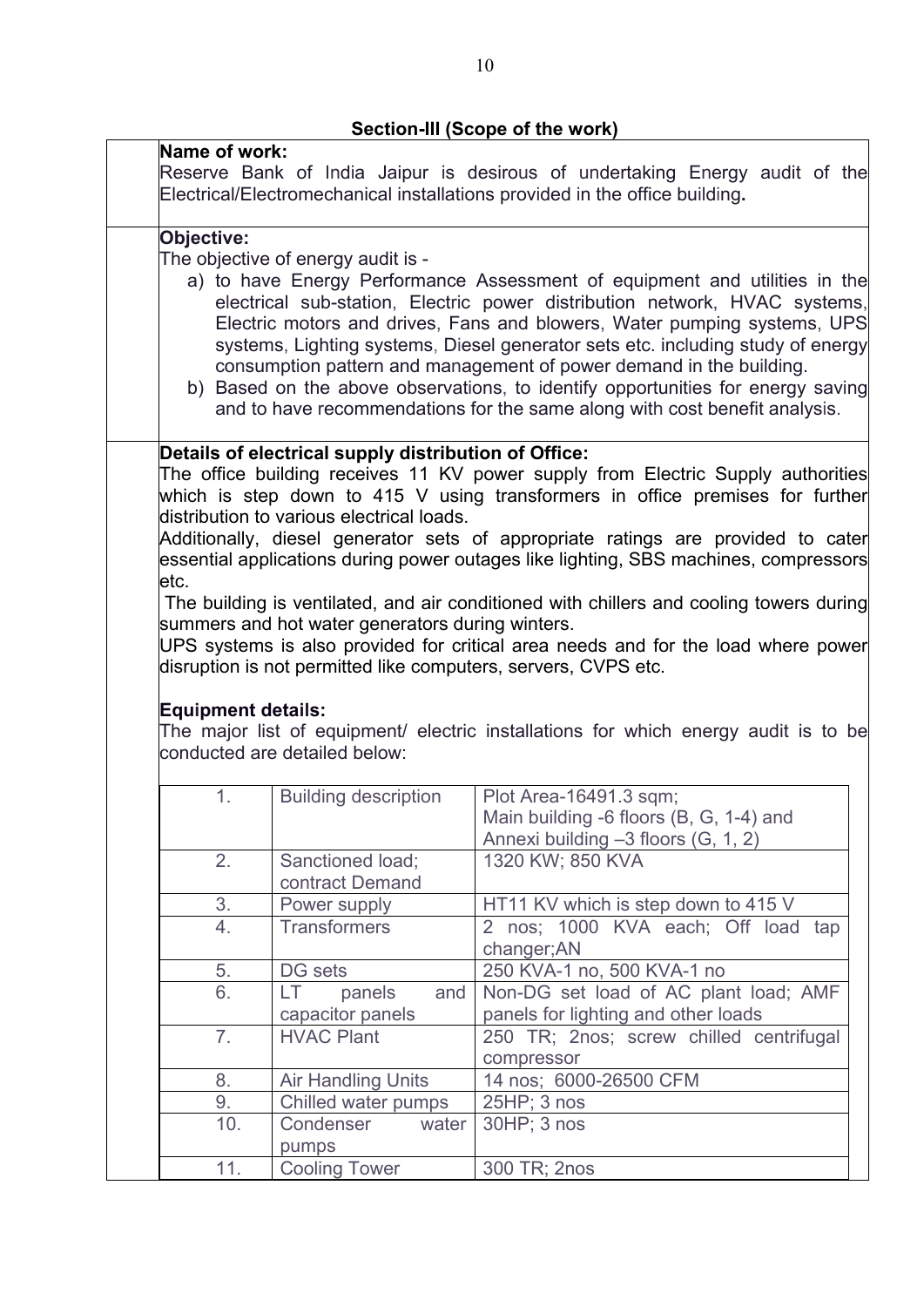| 12.                                   | Hot water generator                             | 2 Nos.-250 KW; 300 KW                                                                                                                                                   |
|---------------------------------------|-------------------------------------------------|-------------------------------------------------------------------------------------------------------------------------------------------------------------------------|
| 13.                                   | Air conditioners                                | Split, window, Precision, tower                                                                                                                                         |
| 14.7                                  | <b>UPS</b>                                      | 2x120 KVA; 1 nos                                                                                                                                                        |
| 15.                                   | Lifts                                           | 3 nos of 1088 Kg; 1 nos of 2500Kg                                                                                                                                       |
| 16.8                                  | Firefighting system                             | Diesel Pump(60 Hp); Jockey Pump(15<br>Hp); Electric Pump                                                                                                                |
| 17.                                   | Special equipment                               | SBS, CVPS, Kitchen equipment, water                                                                                                                                     |
|                                       |                                                 | pumps, overhead pumps, LED Lighting,                                                                                                                                    |
|                                       |                                                 | Fans, coolers, Ductable units                                                                                                                                           |
|                                       |                                                 | Any other equipment in existing electrical system not mentioned above but necessary<br>to consider for complete the Energy audit report are also included               |
| Work at Site:                         |                                                 |                                                                                                                                                                         |
| i)<br>to the Bank.                    |                                                 | All the equipment/instruments required for site measurements for carrying out<br>the energy audit will have to be arranged by the firm without any extra payment        |
|                                       |                                                 |                                                                                                                                                                         |
|                                       |                                                 | The firm should have the following minimum equipment/instruments for energy audit:                                                                                      |
|                                       | 1. Three-phase Power analyser                   |                                                                                                                                                                         |
|                                       |                                                 |                                                                                                                                                                         |
|                                       | 2. Ultra-sonic flow meter                       |                                                                                                                                                                         |
|                                       |                                                 |                                                                                                                                                                         |
| 3. Pressure gauges<br>4. Thermometers |                                                 |                                                                                                                                                                         |
|                                       |                                                 |                                                                                                                                                                         |
| 5. Anemometers                        |                                                 |                                                                                                                                                                         |
|                                       | 6. Thermography camera                          |                                                                                                                                                                         |
| 7. Harmonic Analyzer.                 |                                                 |                                                                                                                                                                         |
| 8. CO2 level sensor                   |                                                 |                                                                                                                                                                         |
| certificate.                          |                                                 | ii) All testing instruments/meters shall be accompanied with valid calibration                                                                                          |
| personnel.                            |                                                 | iii) The site measurements should be recorded in the presence of Bank's                                                                                                 |
|                                       |                                                 |                                                                                                                                                                         |
|                                       |                                                 | iv) The work must be carried out in a working office building without causing                                                                                           |
|                                       |                                                 | inconvenience to normal working of the Bank. No power shutdown shall be                                                                                                 |
|                                       |                                                 | provided during office hours. Power shutdown required for the work shall be                                                                                             |
|                                       |                                                 | given on holidays and after office hours at the discretion of bank. No extra                                                                                            |
|                                       | claims shall be admissible later these grounds. |                                                                                                                                                                         |
|                                       |                                                 | The firm should deploy only qualified and experienced Engineers/Technicians                                                                                             |
|                                       |                                                 | having requisite license to carry out such works. Utmost care shall be exercised                                                                                        |
|                                       |                                                 | by the firm in carrying out the work to ensure that no damage is caused to                                                                                              |
|                                       |                                                 | persons and properties. The bank will not be liable for any injury or damage to                                                                                         |
| $\mathbf{v})$                         |                                                 |                                                                                                                                                                         |
|                                       |                                                 | persons and any such happening will be entirely the responsibility of the firm.<br>vi) Bank will not provide any kind of assistance in the form of men/material and the |
|                                       |                                                 |                                                                                                                                                                         |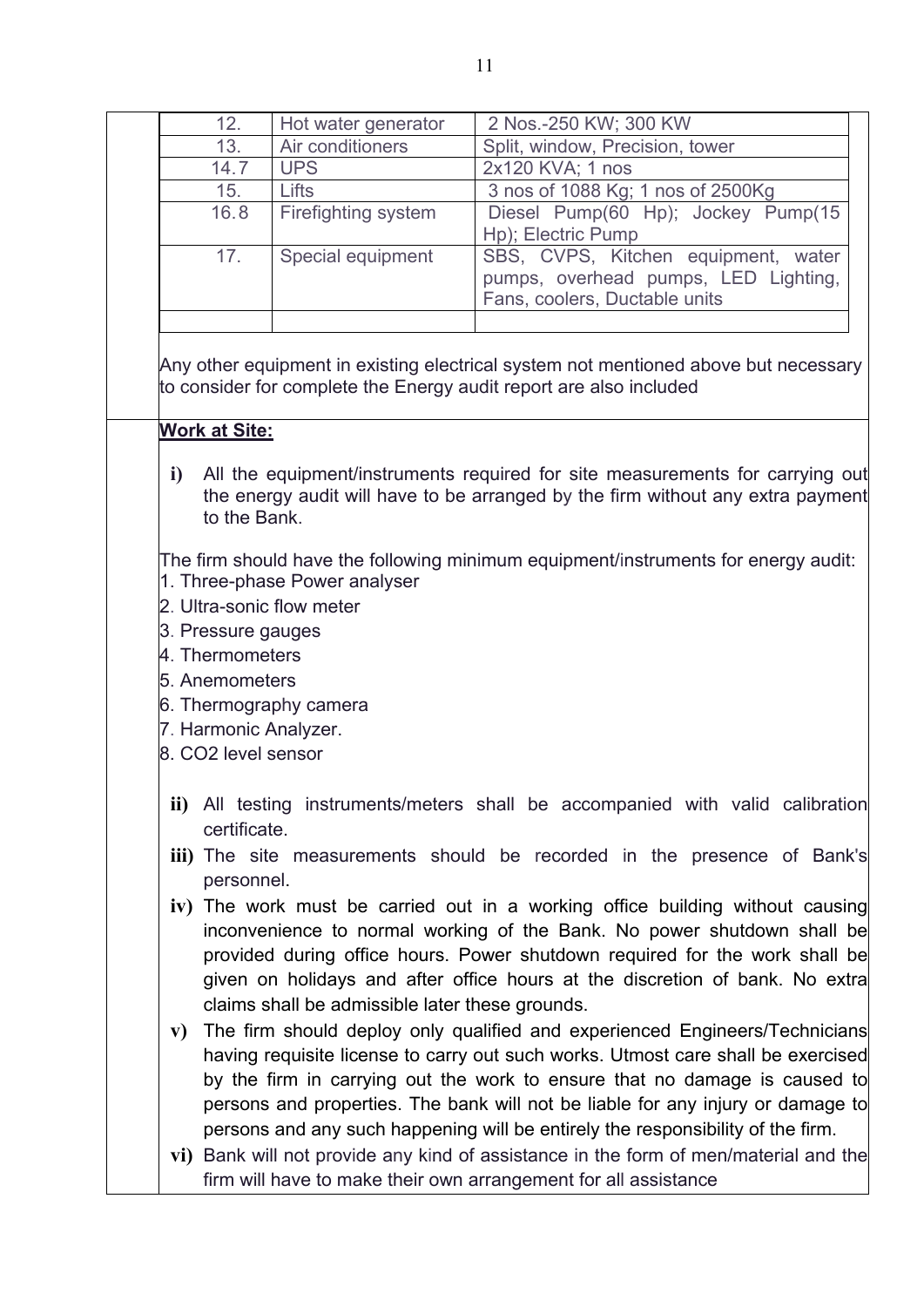#### **Scope of work**

Energy audit activities shall include the following:

- **a) Pre Audit:** Meeting with Bank's technical team, Visual inspection of the site & verification of various documents regarding energy consumption and electrical installation.
- **b) Audit:** Auditing and performance analysis to determine the condition of electrical installation as detailed below.
- **c)** Submission of **Draft report** to Bank and discuss the report with Bank's representative.
- **d)** Submission of **Final report** to Bank after incorporating the changes as per discussions with the Bank.

**The energy audit of the electrical installation shall cover the following activities:**

#### **i) Building Energy Bills Analysis**

Analysis of energy consumption pattern in the building with respect to peak demand, load pattern, power factor for the last 3 years.

#### **ii) Electricity Supply and Distribution network-**

#### **Distribution Transformer**

Study and analysis of the utility pattern of transformers, checking no load losses of the transformers, including all day Efficiency of each transformer etc. Load distribution pie chart for building (lighting loads, power loads and AC load); Energy consumption by services in the building

#### **LT Distribution Panels**

- 1. General inspection of the LT distribution panel(s) for its maintenance and working including checking all the meters mounted on it.
- 2. Performing thermography for the cable termination wherever required and analysis of the observations.
- 3. Measurement and analysis of demand and power factor, suggestions to reduce the demand and improve the power factor.
- 4. Study on Metering system and suggestion for improvement.
- 5. Study on V, I, KW fluctuation and profiling, V & I imbalances in the network.
- 6. Detailed examination of the existing energy use of the facility with break up.
- 7. Study and examination of judicial use of electric energy, cost balance with break up.
- 8. Performance evaluation of installed capacitors to ensure deliverance of desired output, level of losses, management of system power factor and operation of capacitors.
	- **iii) Air Conditioning systems-**

#### **Centralised Air Conditioning System**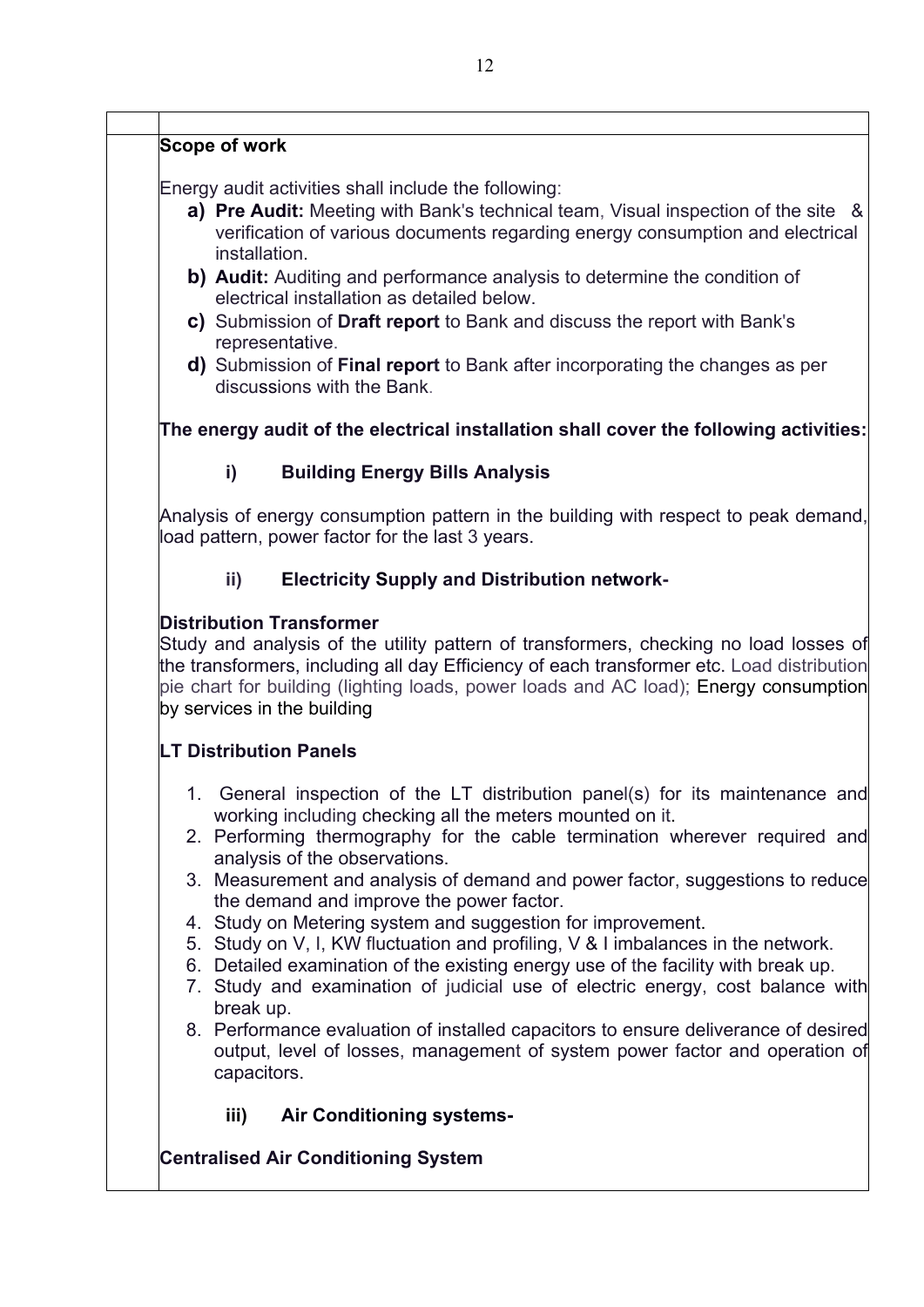1. Performance evaluation of existing central air conditioning system(s) in all the areas, measurement and analysis of indoor temperatures and suggest optimising the energy utilisation.

#### **Chillers -**

- 1. Measuring all the operating parameters such as water flow (If the actual flow found to be in variation with the designed flow, the same needs to be adjusted to match designed flow before taking observations) inlet & out water temperatures, gas suctions & discharge pressure, Power Consumption etc. after stabilising the parameters.
- 2. Calculation of operating Input KW per TR (IKW / TR) of Chillers at minimum three different available load conditions for each chiller.
- 3. Comparison of actual parameters with the design values, and suggestion for corrective actions to be implemented.

#### **Pumps –**

- **1.** Measuring all the operating parameter such as water flow, suction & discharge head, power consumption etc.
- **2.** Performance Evaluation of chilled water & Condenser water pumps and compare the same with the design or generally expected efficiency of such pumps.

#### **Cooling Towers –**

- 1. Measurement of various parameters for cooling tower fans, water flow rate, air flow rate, dry bulb temperature (DBT) wet bulb temperature (WBT) sump temperature, relative humidity etc.
- 2. Evaluation of cooling tower performance (Range, approach, and effectiveness) and comparing it with designed data.

#### **Air Handling Units**

- 1. Measurement of airflow, Relative Humidity (RH), Supply air temperature (Tsa), Return air temperature (Tra), Chilled Water Inlet and outlet temperature i.e. Tin, Tout through cooling coil and energy consumption of Air Handling Units (AHUs).
- 2. Examination of Air Handling Units for air delivery capacity, capacity utilization, temperature pattern, pressure drop and operational pattern with respect to time to identify potential energy saving measures.
- 3. Calculation of actual tonnage of AHUs and Measurement of operating zone temperatures under each unit. Comparison of actual parameters with the design values.

#### **Package precision Air Conditioners** *I* **Split or window air conditioners**

1. Evaluation of operating Coefficient of Performance (COP) of Precision and package Air Conditioner. Identification and suggestions for performance improvement and energy saving potential.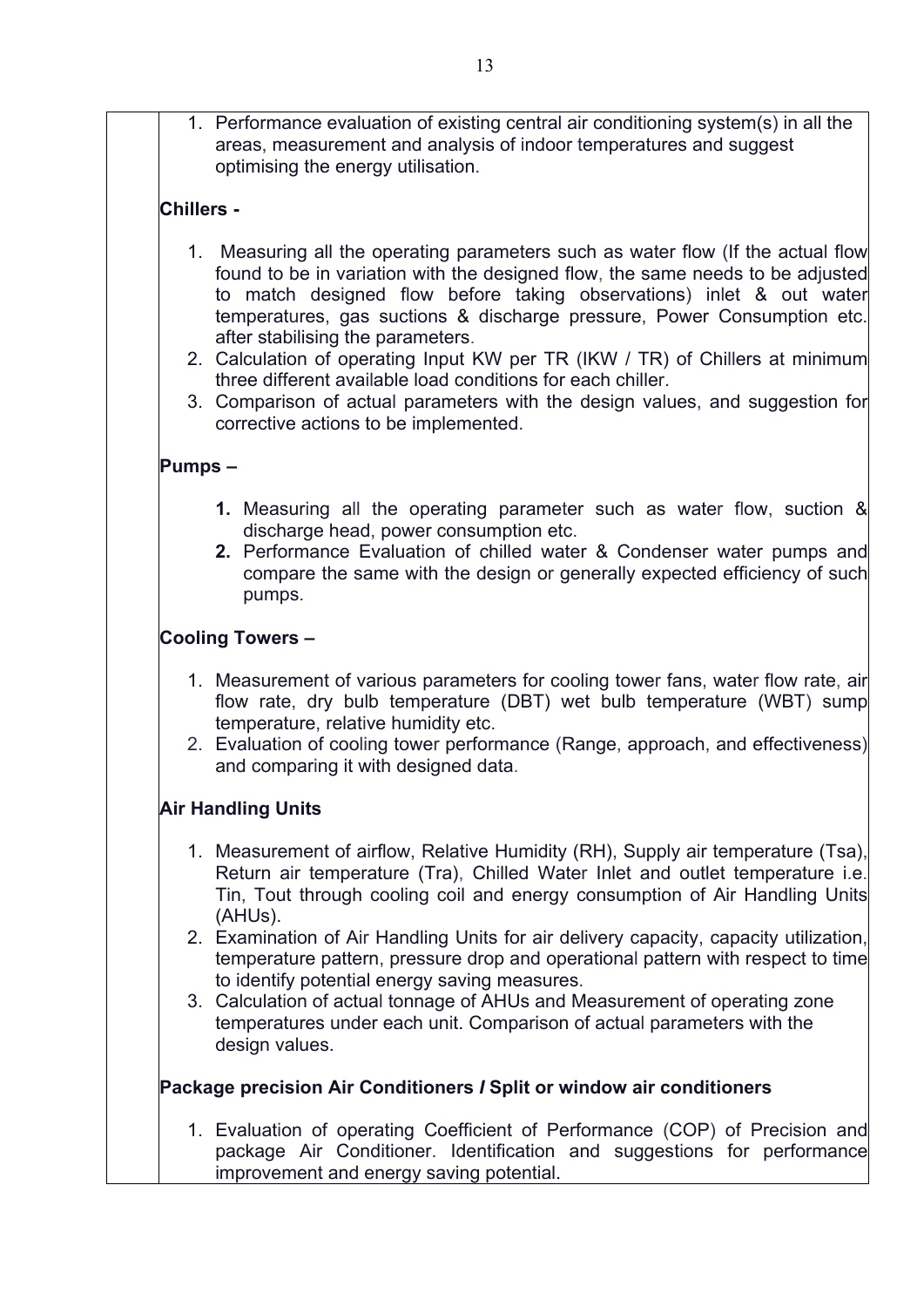2. Calculation of actual tonnage and comparison of actual parameters with the design values and corrective actions.

### **UPS**

- 1. Measurement and analysis UPS loading, redundancy, operating efficiency, no load and on load losses, load pattern to suggest measures for energy cost reduction, Measurement, and analysis of Harmonics as per standards and total harmonic distortion calculations.
- 2. Numerical Values of operating load losses, no load losses, and operating efficiency of UPS

#### **Lighting**

- 1. Examination of the· performance of existing lighting system in all the areas, measurement of illumination levels and comparison with standards, etc
- 2. To look possibilities to reduce energy use by incorporating energy efficient lighting system.

### **Diesel generator sets**

- 1. General Inspection of DG set.
- 2. The DG sets are to be tested for operational performance and parameters including fuel consumption, power generated, Voltage, Ampere, KW, KWh, KVA should be recorded during the audit.
- 3. Specific fuel consumption (KWH/Ltr) of DG sets

### **Fire Hydrant Pumps and Domestic water pumps**

- 1. Performance analysis of all major motors (above 10 HP) needs to be studied for possible energy saving opportunities by the application of following items
- a) Possibility of on/off control
- b) Interlocking
- c) Downsizing motors

### **A. Energy Audit Report**

### **i) Observations with detailed Analysis**

The report shall contain complete building information, inventory of all equipment. It should include the log sheet data collected/measured at site, analysis of data (Log sheet and actual measured), observations of operational performance of various equipment, findings, and recommendations for achieving energy and cost saving. The report shall explicitly includes following:

### **ii) Additional Tables/formats**

- a) Lighting power densities calculation for exterior area Parking, landscape, roads, entry /exit walkways etc.) and building facades and their comparison with power limits applicable as per ECBC code section 7.3.5; site plan showing lighting fixtures in auto cad
- b) EPI calculation for the building and compare with standards as prescribed in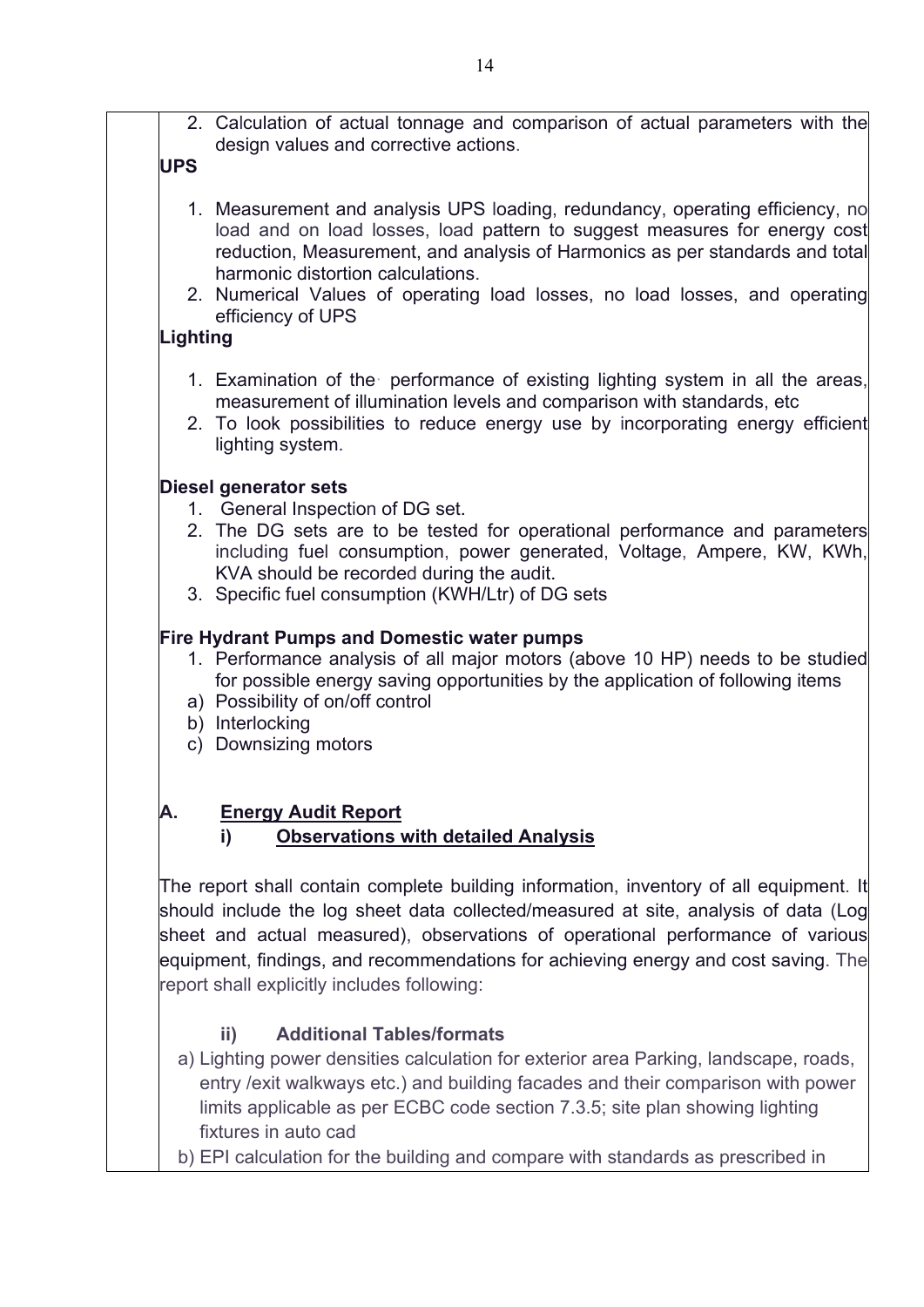|                                                                                | ECBC code for buildings having more than 50% area as air conditioned. And as<br>required for IGBC system for green rating for existing office building |  |  |  |  |
|--------------------------------------------------------------------------------|--------------------------------------------------------------------------------------------------------------------------------------------------------|--|--|--|--|
| c) Table of fresh air ventilation rate in all regularly occupied areas and its |                                                                                                                                                        |  |  |  |  |
|                                                                                |                                                                                                                                                        |  |  |  |  |
| comparison with standard minimum ventilation rate as prescribed under IGBC     |                                                                                                                                                        |  |  |  |  |
|                                                                                | system for green rating for existing office building.                                                                                                  |  |  |  |  |
|                                                                                | d) CO2 level details in various regularly occupied areas.                                                                                              |  |  |  |  |
| iii)<br><b>Recommendations-</b>                                                |                                                                                                                                                        |  |  |  |  |
|                                                                                | The recommended energy saving measures shall be categorized as (i) short term, (ii)                                                                    |  |  |  |  |
|                                                                                | medium term and (iii) long term measures for energy conservation. The report should                                                                    |  |  |  |  |
|                                                                                | also include energy use indices and comparison with industry averages.                                                                                 |  |  |  |  |
|                                                                                |                                                                                                                                                        |  |  |  |  |
|                                                                                | Further, the report should provide the estimated cost, estimated savings and<br>simple                                                                 |  |  |  |  |
|                                                                                | pay back for each recommended energy saving measures in a chart. A detailed                                                                            |  |  |  |  |
|                                                                                | description of each energy conservation measure and supporting calculation with                                                                        |  |  |  |  |
|                                                                                | energy use and savings calculations, economic analysis and any assumptions that                                                                        |  |  |  |  |
|                                                                                | are made regarding operation or equipment efficiency shall be included. The                                                                            |  |  |  |  |
|                                                                                | recommendations for energy efficiency shall include the technical particulars of                                                                       |  |  |  |  |
|                                                                                | the equipment, life expectancy and details of manufacturer available near                                                                              |  |  |  |  |
| Jaipur etc.                                                                    |                                                                                                                                                        |  |  |  |  |
|                                                                                | A sample covering page of the final report is attached as <b>ANNEXURE II</b> for reference                                                             |  |  |  |  |
| of the tenderer.                                                               |                                                                                                                                                        |  |  |  |  |
|                                                                                |                                                                                                                                                        |  |  |  |  |
| Date                                                                           | Signature of the firm                                                                                                                                  |  |  |  |  |
|                                                                                |                                                                                                                                                        |  |  |  |  |
| By a person holding the Authority/Power of                                     |                                                                                                                                                        |  |  |  |  |
| Place<br>Attorney)                                                             |                                                                                                                                                        |  |  |  |  |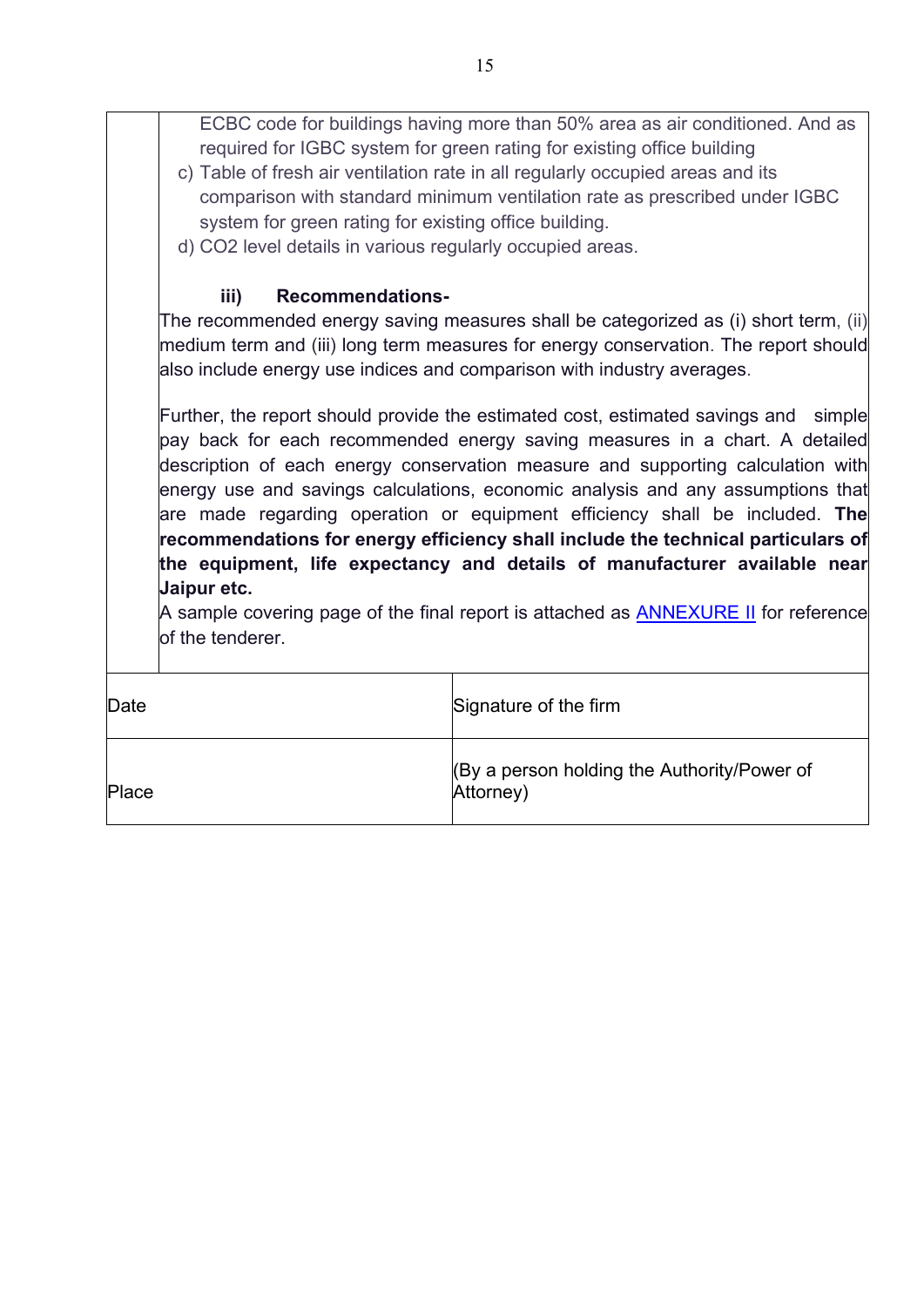#### **Section-IV (Un-priced financial- bid/ Part-II)**

## **Name of work: Tender for Conducting Energy Audit of Bank's Office Building at Jaipur**

| Sr.<br><b>No</b> | <b>Description</b>                                                                                                  | Qty     |
|------------------|---------------------------------------------------------------------------------------------------------------------|---------|
|                  | Rate for conducting energy audit and submitting energy audit<br>reports as per the scope specified in tender Part I | Lumpsum |
|                  |                                                                                                                     |         |

**The bidder quoted lowest amount shall be considered as L1 bidder for the award of the contract.**

**Date Date Seal and Signature of the firm** 

**Place**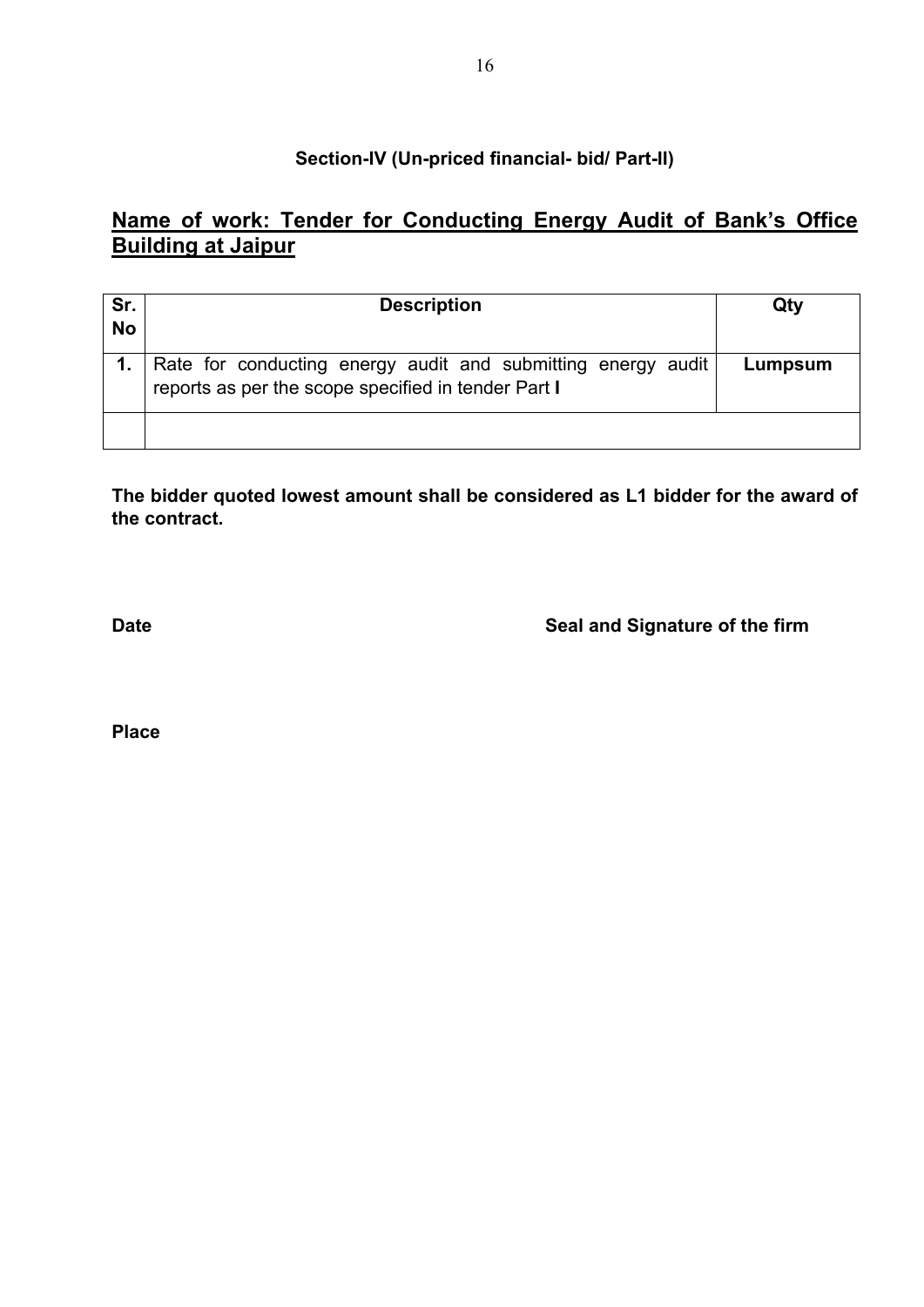#### **Annexure I**

#### **FORMAT FOR ARTICLES OF AGREEMENT (for successful bidder)**

<span id="page-17-0"></span>(On the Rs.500/- stamp paper) यह समझौता बंध भारतीय रिजवे बैक, जयपुर (जिसके बाद बैक कहा जाएगा) और के मध्य दिनांक को (इसके बाद "ठेकेदार" कहा जाएगा) �नष्पा�दत �कया गया।

ARTICLES OF AGREEMENT made the day of between the Reserve Bank of India, Jaipur (hereafter called "The Bank") of the one part and **and and and** *and and and and and and***</del> <b>***and and and and and and and and and and and and and and***</del> <b>***and and and and and* "the Contractor") of the other part.

जहां बैंक वांछित है, भारतीय रिज़र्व बैंक, जयपुर के बैंक कार्यालय भवन में ऊर्जा लेखा परीक्षा कराने का कार्य और किए गए कार्य का विशिष्ट वर्णन करें।

WHEREAS The Bank is desirous of Conducting Energy Audit of Bank's Office Building at Jaipur and has caused specifications describing the works to be done.

और उक्त विशिष्टताओं के अनुसार, मात्रा और रेखाचित्रों की अनुसूची पर या पार्टियों की ओर से हस्ताक्षर किए गए हैं।

AND WHEREAS the said specifications, the Schedule of Quantities and drawings have been signed by or on behalf of the parties hereto.

और यतः ठेकेदार ने इसके आगे उल्लिखित शतों तथा परिणाम की अनुसूची तथा ठेके की शर्त (जिन्हे) इसके आगे सामग्री रुप से "उक्त शर्तें" कहा गया है) के अधीन उक्त आरेखनों में दर्शाये गए और/या उक्त विनिर्देशों में में वर्णित तथा परिणाम की अनुसूची में सम्मिलित निर्माण कार्य को उनमें निर्दिष्ट दरों के अनुसार हिसाब लगाई गयी कुल राशि पर या ऐसी अन्य राशि पर, जो उनके अधीन देय हो (िजसे इसके आगे "उक्त ठेके क� रा�श" कहा गया है) �नष्पा�दत करना स्वीकार �कया है।

AND WHEREAS the Contractor has agreed to execute upon the subject to the Conditions set forth herein and to the Conditions set forth in the Special Conditions and in the Schedule of Quantities and Conditions of Contract (all of which are collectively hereinafter referred to as "the said Conditions") the works shown upon the said drawings and/or described in the said specification and included in the Schedule of Quantities at the respective rates therein set forth amounting to the sum as therein arrived at or such other sum as shall become payable thereunder (hereinafter referred to as 'the said Contract Amount')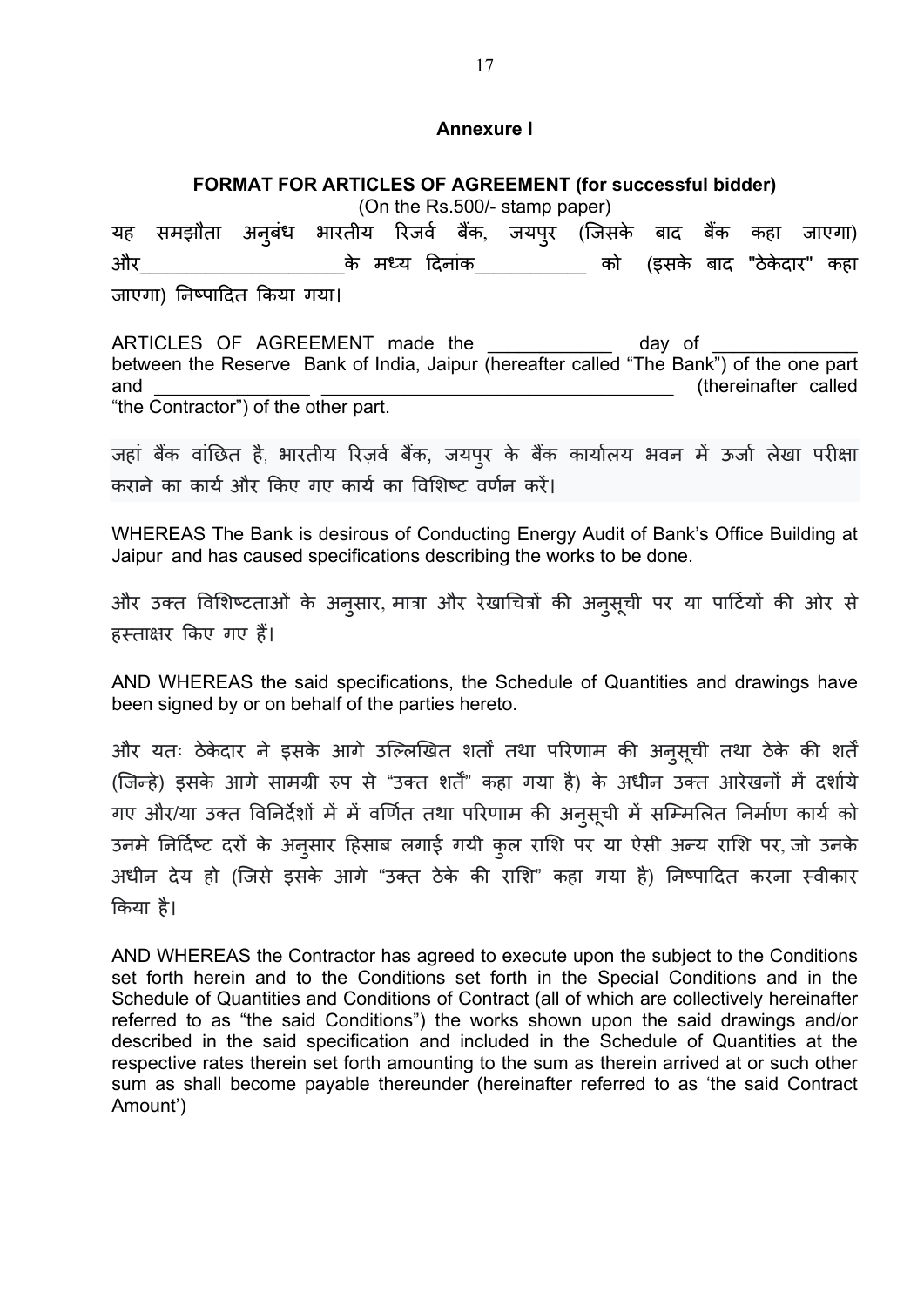## अब इस बात पर �नम्न तरह से सहम�त है: **NOW IT IS HEREBY AGREED AS FOLLOWS:**

| 1              | उक्त शर्तों में निर्दिष्ट अवधियों में और प्रणाली से देय ठेके की राशि के बदले                                                                                                                                                                                                                                                                                                                                |
|----------------|-------------------------------------------------------------------------------------------------------------------------------------------------------------------------------------------------------------------------------------------------------------------------------------------------------------------------------------------------------------------------------------------------------------|
|                | ठेकेदार उक्त शर्तों पर तथा उनके अधीन और उक्त आरेखनों में दर्शित तथा उक्त                                                                                                                                                                                                                                                                                                                                    |
|                | विनिर्देशों एवं परिमाणों की अनुसूची में उल्लिखित निर्माण कार्य निष्पादित करेगा                                                                                                                                                                                                                                                                                                                              |
|                | और पूरा करेगा।                                                                                                                                                                                                                                                                                                                                                                                              |
|                | In consideration of said Contract Amount to be paid at the times and in the<br>manner set forth in the said conditions, the Contractor shall upon and subject<br>to the said Conditions execute and complete the work shown upon the said<br>Drawings and described in the said Drawings and described in the said<br>Specifications and the Schedule of Quantities.                                        |
| 2              | बैंक ठेकेदार को उक्त शर्तों में निर्दिष्ट अवधियों में तथा उनमे निर्दिष्ट प्रणाली से                                                                                                                                                                                                                                                                                                                         |
|                | उक्त ठेके की राशि या ऐसी कोई अन्य राशि, जो देय हो जाए, अदा करेगा।                                                                                                                                                                                                                                                                                                                                           |
|                | The Bank shall pay the Contractor the said Contract Amount, or such other<br>sum as shall become payable, at the times and in the manner specified in<br>the said conditions.                                                                                                                                                                                                                               |
| 3              | उक्त शर्तों को और उनके परिशिष्ट को इस करार के भाग के साथ पढ़ा जाएगा तथा                                                                                                                                                                                                                                                                                                                                     |
|                | इस करार से संबन्धित पक्ष उक्त शर्तों का क्रपशः पालन करेंगें, अपने-आपको उनके                                                                                                                                                                                                                                                                                                                                 |
|                | अधीन मानेगें तथा उसमे उल्लिखित शर्तों के अधीन अपनी और से करार का                                                                                                                                                                                                                                                                                                                                            |
|                | निष्पादन करेंगे।                                                                                                                                                                                                                                                                                                                                                                                            |
|                | The said Conditions and Appendix thereto shall be read and construed as<br>forming part of this agreement and the parties hereto shall respectively abide<br>by, submit themselves to the said Conditions and perform the agreements<br>on their part respectively in the said Conditions contained.                                                                                                        |
| $\overline{4}$ | इसमें उल्लिखित नक्शे, करार और प्रलेख इस संविदा के आधार माने जायेंगे।<br>The plans, agreement and documents mentioned herein shall form the basis                                                                                                                                                                                                                                                            |
|                | of this Contract.                                                                                                                                                                                                                                                                                                                                                                                           |
| 5              | यह संविदा न तो निर्धारित एकम्श्त राशि की संविदा है और न ही फुटकर कार्य की<br>संविदा, परंत् यह सम्पूर्ण" _ भारतीय रिज़र्व बैंक, जयपुर के बैंक कार्यालय भवन में<br>ऊर्जा लेखा परीक्षा कराने के कार्य " के संबंध में कार्य को पूरा करने की संविदा है<br>जिसके लिए दरों की अनुसूची तथा संभाव्य परिमाणों में उल्लिखित दरों पर या<br>उक्त शर्तों में निर्दिष्ट दरों पर वस्तुतः हिसाब लगायी गयी मात्राओं के अनुसार |
|                | अदायगी की जाएगी।                                                                                                                                                                                                                                                                                                                                                                                            |
|                | This Contract is neither a fixed/ Lump sum Contract nor a Piece work<br>Contract but is a Contract to carry out the "Conducting Energy Audit of                                                                                                                                                                                                                                                             |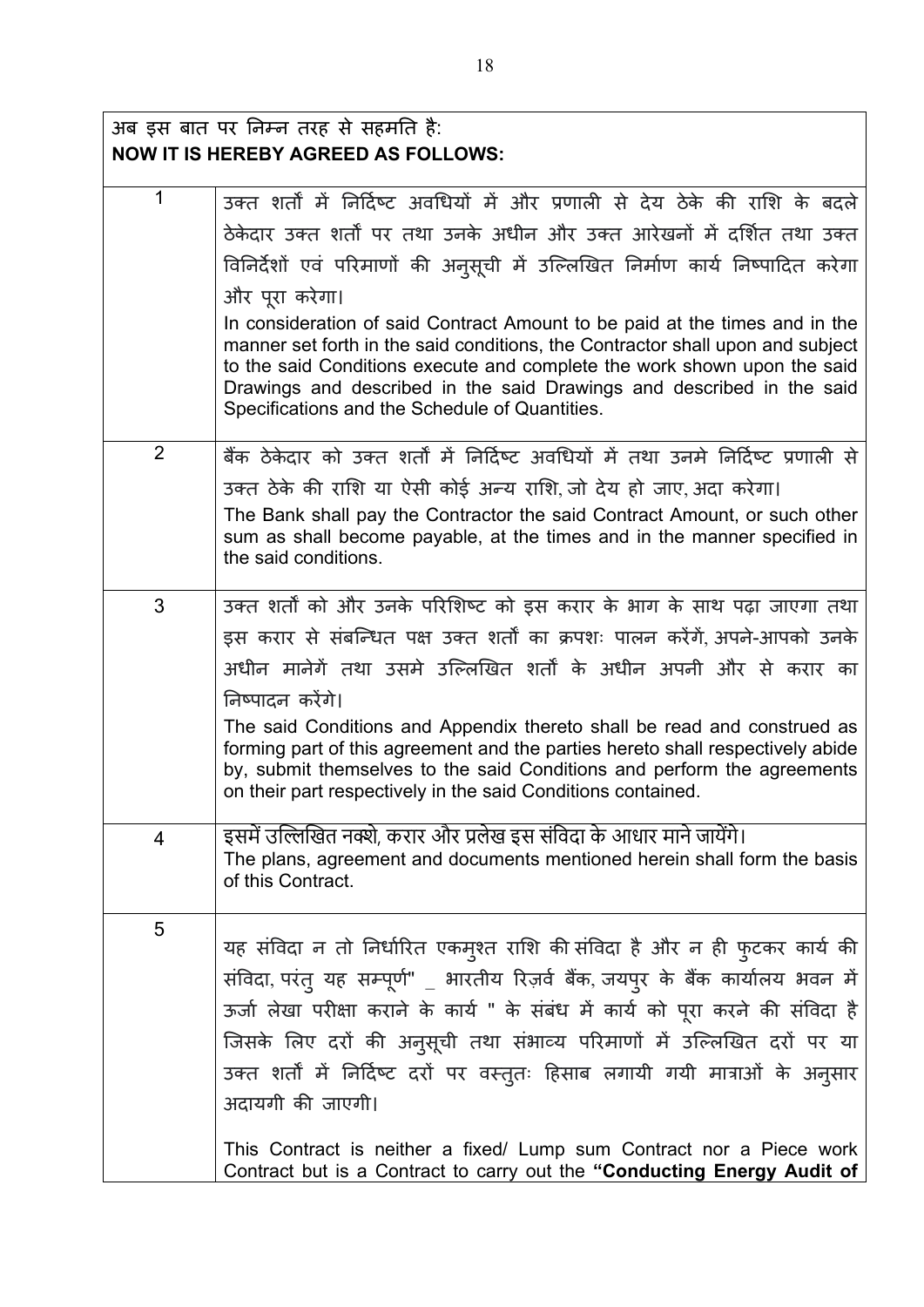|                | Bank's Office Building at Jaipur" to be paid for according to actual<br>measured quantities at the rates contained in the Schedule of Rates and<br>Probable quantities or as provided in the said Conditions.                                                                                                                                                                                                                                        |
|----------------|------------------------------------------------------------------------------------------------------------------------------------------------------------------------------------------------------------------------------------------------------------------------------------------------------------------------------------------------------------------------------------------------------------------------------------------------------|
| 6              | अनुबंध मे दिये अनुसार ठेकेदार को सिविल संबंधी सभी कार्यो हेतु वाजिब सुविधा                                                                                                                                                                                                                                                                                                                                                                           |
|                | वहन करनी होगी एवं ऐसे कार्यों के पूरा होने के बाद दीवारों, फर्श आदि को ह्ये                                                                                                                                                                                                                                                                                                                                                                          |
|                | नकसान को ठीक करना होगा।                                                                                                                                                                                                                                                                                                                                                                                                                              |
|                | The Contractor shall afford every reasonable facility for the carrying out of all<br>works relating to civil works and other ancillary works in the manner laid<br>down in the said Conditions, and shall make good any damages done to<br>walls, floors etc. after the completion of such works.                                                                                                                                                    |
| $\overline{7}$ | बैंक इस अनुबंध में बिना किसी पूर्वाग्रह के किए जानेवाले कार्य मे किसी भी मद को                                                                                                                                                                                                                                                                                                                                                                       |
|                | जोड़ने या हटाने एवं ड्रॉइंग और कार्य की प्रकृति को बदलने का अधिकार रखता है।                                                                                                                                                                                                                                                                                                                                                                          |
|                | The Bank reserves to itself the right of altering the Drawings and nature of<br>the work by adding to or omitting any items of work or having portions of the<br>same carried out without prejudice to this contract.                                                                                                                                                                                                                                |
| 8              | समय को इस अनुबंध के महत्वपूर्ण कारक के रूप में माना जाएगा, और ठेकेदार                                                                                                                                                                                                                                                                                                                                                                                |
|                | साइट को सौंपने के तुरंत बाद या औपचारिक कार्य आदेश जारी होने के 14 दिनों के                                                                                                                                                                                                                                                                                                                                                                           |
|                | बाद जो भी बाद में हो दी गई शर्तो एवं समय विस्तार के प्रावधानों के अनुसार दी                                                                                                                                                                                                                                                                                                                                                                          |
|                | गई शर्तो के अनुसार कार्य पूर्ण करेगा एवं समय विस्तार के प्रावधानों के अधीन है।                                                                                                                                                                                                                                                                                                                                                                       |
|                | <b>Time</b> shall be considered as one of the important factor of this Contract, and<br>the Contractor hereby agrees to commence the work soon after the site is<br>handed over to him or from 14 day after the day of issue of formal works<br>order as provided for in the said Conditions, whichever is later, and to<br>complete the entire work as provided in said condition, subject nevertheless<br>to the provisions for extension of time. |
| 9              | इस अनुबंध के तहत बैंक दवारा सभी भुगतान केवल जयपुर में किए जाएंगे।                                                                                                                                                                                                                                                                                                                                                                                    |
|                | All payments by The Bank under this Contract will be made only at Jaipur.                                                                                                                                                                                                                                                                                                                                                                            |
| 10             | इस समझौते से जुड़े या किसी भी तरह से उत्पन्न होने वाले सभी विवादों को                                                                                                                                                                                                                                                                                                                                                                                |
|                | जयपुर में उत्पन्न माना जाएगा और इनका निपटान केवल जयपुर में न्यायालयों के                                                                                                                                                                                                                                                                                                                                                                             |
|                | ही अधिकार क्षेत्र मे होगा।                                                                                                                                                                                                                                                                                                                                                                                                                           |
|                | All disputes arising out of or in any way connected with this agreement shall<br>be deemed to have arisen at Jaipur and only Courts in Jaipur shall have<br>jurisdiction to determine the same.                                                                                                                                                                                                                                                      |
| 11             | इस संविदा के विभिन्न अंशों को ठेकेदार ने पढ़ लिया है तथा उन्हे पूर्ण रूप से                                                                                                                                                                                                                                                                                                                                                                          |
|                | समझ लिया है।                                                                                                                                                                                                                                                                                                                                                                                                                                         |
|                | That the several parts of this Contract have been read by the Contractor and                                                                                                                                                                                                                                                                                                                                                                         |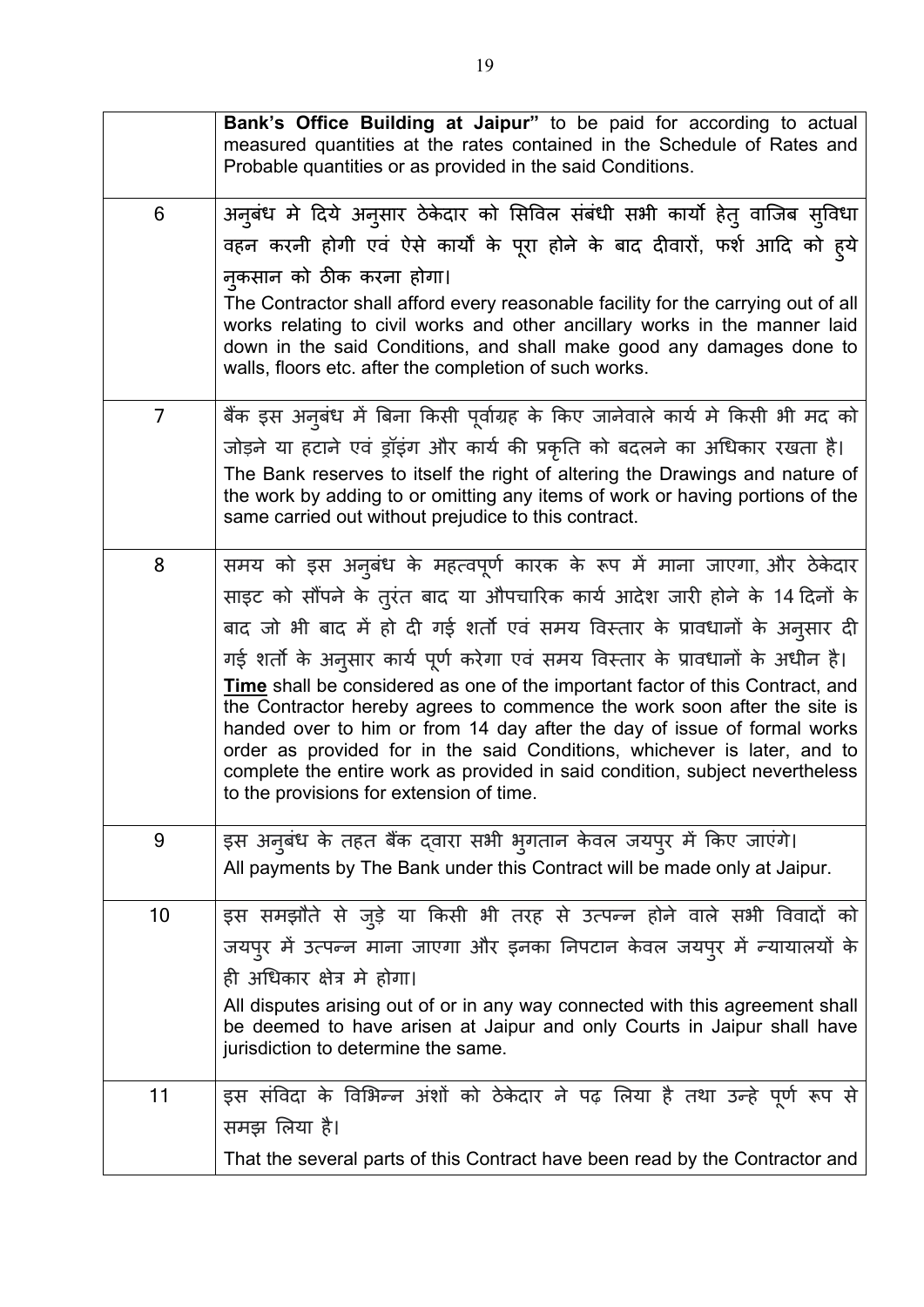fully understood by the Contractor. 12 | गैर-प्रकटीकरण खंड: ठेकेदार, बैंक के बुनियादी ढांचे/प्रणालियों/उपकरणों आदि की प्रत्य� या अप्रत्य� रूप से �कसी भी जानकार�, सामग्री और �ववरण का �कसी तीसरे पक्ष को खुलासा नहीं करेगा, जो इस समझौते के संबंध में अपने संविदात्मक दायित्वों के निर्वहन के दौरान ठेकेदार के कब्जे या ज्ञान के पास आ सकता है, और हर समय इस पर विश्वास रखेगा। ठेकेदार सिवाय इसके तहत दायित्वों को पूरा करने या लागू कानूनों का पालन करने के लिए आवश्यक सीमा के अलावा अनुबंध के विवरण को वैयक्क और गोपनीय मानेगा। ठेकेदार नियोक्ता की पिछली लिखित सहमति के बिना किसी भी व्यापार या तकनीकी पत्र या अन्य जगहों पर कार्यों के किसी भी विवरण का खुलासा, प्रकाशित होने की अनुमति नहीं देगा। ठेकेदार किसी भी गोपनीय जानकार� के प्रकट�करण के प�रणामस्वरूप �नयोक्ता को होने वाले किसी भी नुकसान के लिए नियोक्ता को क्षतिपूर्ति करेगा। उपयुक्त का पालन करने में विफलता को ठेकेदार की ओर से अनुबंध का उल्लंघन माना जाएगा और निर्योक्ता नुकसान का दावा करने और कानूनी उपचारों को आगे बढ़ाने का हकदार होगा। ठेकेदार अपने कर्मचारियों के मध्य सभी उचित कार्रवाई करेगा ताकि यह सुनिश्चित किया जा सके कि इस समझौते के तहत गोपनीय सूचनाओं का प्रकटीकरण न करने के दायित्व पूरी तरह से संतुष्ट हो। गैर-प्रकटीकरण और गोपनीयता के संबंध में ठेकेदार के दायित्व किसी भी कारण से इस समझौते की समाप्ति या इस समझौते के टरमिनेशन के बाद भी बने रहेंगे। Non-Disclosure clause: The Contractor shall not disclose directly or indirectly any information, materials and details of the Bank's infrastructure/systems/equipment etc., which may come to the possession or knowledge of the Contractor during the course of discharging its contractual obligations in connection with this agreement, to any third party and shall at all times hold the same in strictest confidence. The Contractor shall treat the details of the contract as private and confidential, except to the extent necessary to carry out the obligations under it or to comply with applicable laws. The Contractor shall not publish, permit to be published, or disclose any particulars of the works in any trade or technical paper or elsewhere without the previous written consent of the Employer. The Contractor shall indemnify the Employer for any loss suffered by the Employer as a result of disclosure of any confidential information. Failure to observe the above shall be treated as breach of contract on the part of the Contractor and the Employer shall be entitled to claim damages and pursue legal remedies. The Contractor shall take all appropriate actions with respect to its employees to ensure that the obligations of non-disclosure of confidential information under this agreement are fully satisfied. The Contractor's obligations with respect to non-disclosure and confidentiality will survive even after the expiry or termination of this agreement for whatever reason.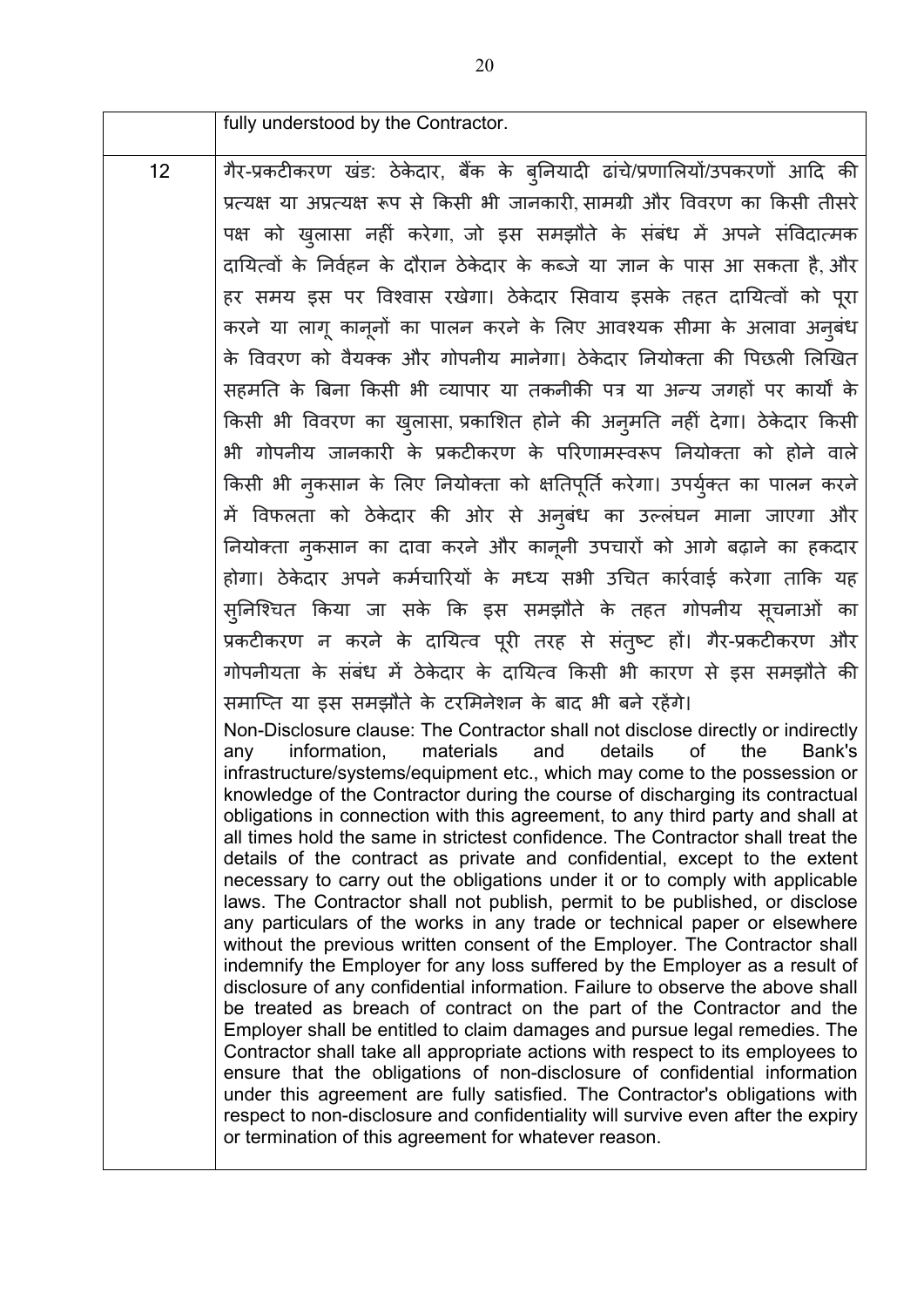| 13                                  | यौन उत्पीड़न की रोकथाम संबंधी उपबंध-                                                                                                                                                                                                                                                                                                                                                                                                                                                                                                                                                                                                                                                                                                                                                                                                                                                                                                                                                                                                                                           |
|-------------------------------------|--------------------------------------------------------------------------------------------------------------------------------------------------------------------------------------------------------------------------------------------------------------------------------------------------------------------------------------------------------------------------------------------------------------------------------------------------------------------------------------------------------------------------------------------------------------------------------------------------------------------------------------------------------------------------------------------------------------------------------------------------------------------------------------------------------------------------------------------------------------------------------------------------------------------------------------------------------------------------------------------------------------------------------------------------------------------------------|
|                                     | ठेकेदार/एजेंसी कार्य स्थल (रोकथाम, निषेध और निवारण) अधिनियम 2013 में                                                                                                                                                                                                                                                                                                                                                                                                                                                                                                                                                                                                                                                                                                                                                                                                                                                                                                                                                                                                           |
|                                     | महिलाओं के यौन उत्पीड़न के प्रावधान के पूर्ण अनुपालन के लिए पूरी तरह                                                                                                                                                                                                                                                                                                                                                                                                                                                                                                                                                                                                                                                                                                                                                                                                                                                                                                                                                                                                           |
|                                     | जिम्मेदार होगी। बैंक के परिसर के भीतर अपने कर्मचारी के खिलाफ यौन उत्पीड़न                                                                                                                                                                                                                                                                                                                                                                                                                                                                                                                                                                                                                                                                                                                                                                                                                                                                                                                                                                                                      |
|                                     | की किसी भी शिकायत के मामले में ठेकेदार/एजेंसी द्वारा गठित आंतरिक शिकायत                                                                                                                                                                                                                                                                                                                                                                                                                                                                                                                                                                                                                                                                                                                                                                                                                                                                                                                                                                                                        |
|                                     | समिति के समक्ष शिकायत दर्ज की जाएगी और ठेकेदार/एजेंसी शिकायत के संबंध                                                                                                                                                                                                                                                                                                                                                                                                                                                                                                                                                                                                                                                                                                                                                                                                                                                                                                                                                                                                          |
|                                     | में उक्त अधिनियम के तहत उचित कार्रवाई स्निश्चित करेगी। बैंक के किसी भी                                                                                                                                                                                                                                                                                                                                                                                                                                                                                                                                                                                                                                                                                                                                                                                                                                                                                                                                                                                                         |
|                                     | कर्मचारी के खिलाफ ठेकेदार के किसी भी गंभीर कर्मचारी से यौन उत्पीड़न की किसी                                                                                                                                                                                                                                                                                                                                                                                                                                                                                                                                                                                                                                                                                                                                                                                                                                                                                                                                                                                                    |
|                                     | भी शिकायत का बैंक दवारा गठित क्षेत्रीय शिकायत समिति दवारा संज्ञान लिया                                                                                                                                                                                                                                                                                                                                                                                                                                                                                                                                                                                                                                                                                                                                                                                                                                                                                                                                                                                                         |
|                                     | जाएगा। यदि ठेकेदार के कर्मचारी दवारा यौन हिंसा साबित हो जाती है, तो ठेकेदार                                                                                                                                                                                                                                                                                                                                                                                                                                                                                                                                                                                                                                                                                                                                                                                                                                                                                                                                                                                                    |
|                                     | किसी भी मौद्रिक मुआवजे के लिए जिम्मेदार होगा, जिसे घटना में कर्मचारी शामिल                                                                                                                                                                                                                                                                                                                                                                                                                                                                                                                                                                                                                                                                                                                                                                                                                                                                                                                                                                                                     |
|                                     | होने की स्थिति में भुगतान करने की आवश्यकता हो सकती है। ठेकेदार अपने                                                                                                                                                                                                                                                                                                                                                                                                                                                                                                                                                                                                                                                                                                                                                                                                                                                                                                                                                                                                            |
|                                     | कर्मचारी को कार्यस्थल पर यौन उत्पीड़न की रोकथाम और संबंधित मुद्दे के बारे में                                                                                                                                                                                                                                                                                                                                                                                                                                                                                                                                                                                                                                                                                                                                                                                                                                                                                                                                                                                                  |
|                                     | शिक्षित करने के लिए जिम्मेदार होगा।                                                                                                                                                                                                                                                                                                                                                                                                                                                                                                                                                                                                                                                                                                                                                                                                                                                                                                                                                                                                                                            |
|                                     | Prevention of Sexual harassment clause :- The contractor/Agency shall be                                                                                                                                                                                                                                                                                                                                                                                                                                                                                                                                                                                                                                                                                                                                                                                                                                                                                                                                                                                                       |
|                                     | solely responsible for full compliance with the provision of "the sexual<br>Harassment of women at work place (Prevention, Prohibition and Redressal)<br>Act 2013". In case of any complaint of sexual harassment against its<br>employee within the premises of Bank, complaint will be filed before the<br>Internal complaint committee constituted by the Contractor/Agency and the<br>Contractor/Agency shall ensure appropriate action under the said Act in<br>respect to the complaint. Any complaint of sexual harassment from any<br>aggravated employee of the contractor against any employee of the Bank<br>shall be taken cognizance of by the Regional Complaints Committee<br>constituted by the Bank. The Contractor shall be responsible for any<br>monetary compensation that may need to be paid in case the incident<br>involves the employee, if sexual violence by the employee of the contractor<br>is proved. The contractor shall be responsible for educating its employee<br>about prevention of sexual harassment at work place and related issue. |
|                                     | यदि  ठेकेदार   इसके साक्ष्य में बैंक तथा ठेकेदार ने इन दस्तावेज़ो तथा मूल प्रति पर इसके ऊपर                                                                                                                                                                                                                                                                                                                                                                                                                                                                                                                                                                                                                                                                                                                                                                                                                                                                                                                                                                                    |
| एक                                  | उल्लेखित दिन और वर्ष में हस्ताक्षर किए है।                                                                                                                                                                                                                                                                                                                                                                                                                                                                                                                                                                                                                                                                                                                                                                                                                                                                                                                                                                                                                                     |
| भागीदारी या                         | IN WITNESS WHEREOF The Bank and the Contractor have set their<br>respective hands to these presents and two duplicates hereof the day and                                                                                                                                                                                                                                                                                                                                                                                                                                                                                                                                                                                                                                                                                                                                                                                                                                                                                                                                      |
| व्यक्ति<br>एक                       | year first hereinabove written.                                                                                                                                                                                                                                                                                                                                                                                                                                                                                                                                                                                                                                                                                                                                                                                                                                                                                                                                                                                                                                                |
| है<br>lf<br>the                     |                                                                                                                                                                                                                                                                                                                                                                                                                                                                                                                                                                                                                                                                                                                                                                                                                                                                                                                                                                                                                                                                                |
|                                     |                                                                                                                                                                                                                                                                                                                                                                                                                                                                                                                                                                                                                                                                                                                                                                                                                                                                                                                                                                                                                                                                                |
| Partnership                         |                                                                                                                                                                                                                                                                                                                                                                                                                                                                                                                                                                                                                                                                                                                                                                                                                                                                                                                                                                                                                                                                                |
| or<br>an                            |                                                                                                                                                                                                                                                                                                                                                                                                                                                                                                                                                                                                                                                                                                                                                                                                                                                                                                                                                                                                                                                                                |
| contractor<br>İS<br>a<br>Individual |                                                                                                                                                                                                                                                                                                                                                                                                                                                                                                                                                                                                                                                                                                                                                                                                                                                                                                                                                                                                                                                                                |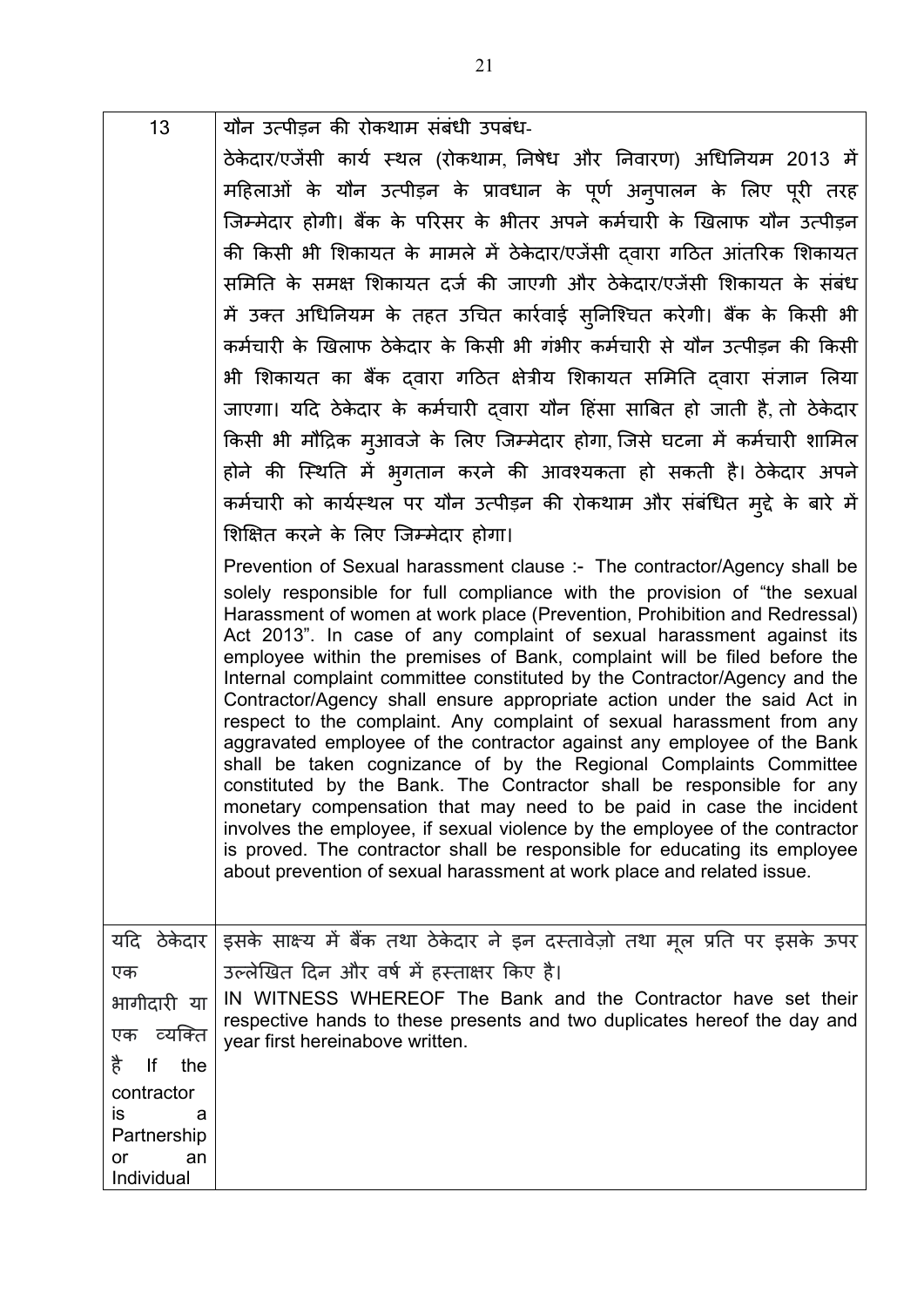|                    | यदि ठेकेदार  इसके साक्ष्य में बैंक ने अपने विधिवत प्राधिक्रत किये है और ठेकेदार ने इन पर                                                                                                                                                                                                                                                               |
|--------------------|--------------------------------------------------------------------------------------------------------------------------------------------------------------------------------------------------------------------------------------------------------------------------------------------------------------------------------------------------------|
| एक                 | कंपनी तिथा उक्त दोनों प्रतिलिपयों पर अपनी नियमित मोहर लगवाई है/इसके पहले उक्त                                                                                                                                                                                                                                                                          |
|                    | है If the दिनांक और वर्ष को अपनी ओर से इन दस्तावेजों तथा उक्त दो प्रतिलिपयों का                                                                                                                                                                                                                                                                        |
| contractor         | निष्पादन करवाया है।                                                                                                                                                                                                                                                                                                                                    |
| is<br>а<br>Company | IN WITNESS WHEREOF The Bank has set its hand to these presents<br>through its duly authorized official and the Contractor has caused its<br>common seal to be affixed hereunto and the said two duplicate/has caused<br>these presents and the said two duplicates hereof to be executed on its<br>behalf, the day and year first hereinabove written. |

Signature Clause

| SIGNED AND DELIVERED by the Reserve Bank of India by the hand of |                                                                                                                                                  |  |  |  |  |
|------------------------------------------------------------------|--------------------------------------------------------------------------------------------------------------------------------------------------|--|--|--|--|
| (name and designation)                                           |                                                                                                                                                  |  |  |  |  |
| (1)<br><b>Address</b><br>(2)<br><b>Address</b>                   |                                                                                                                                                  |  |  |  |  |
| Witnesses                                                        |                                                                                                                                                  |  |  |  |  |
| .<br>(1)<br>Address<br>.<br>2)                                   | SIGNED AND DELIVERED BY If the part is a partnership firm or any individual<br>should be signed by all or on behalf of all the<br>partners.      |  |  |  |  |
| <b>Address</b>                                                   | If the Contractor signs under its common Seal<br>the signature clause should tally with their<br>sealing clause in the Articles of Associations. |  |  |  |  |

Witnesses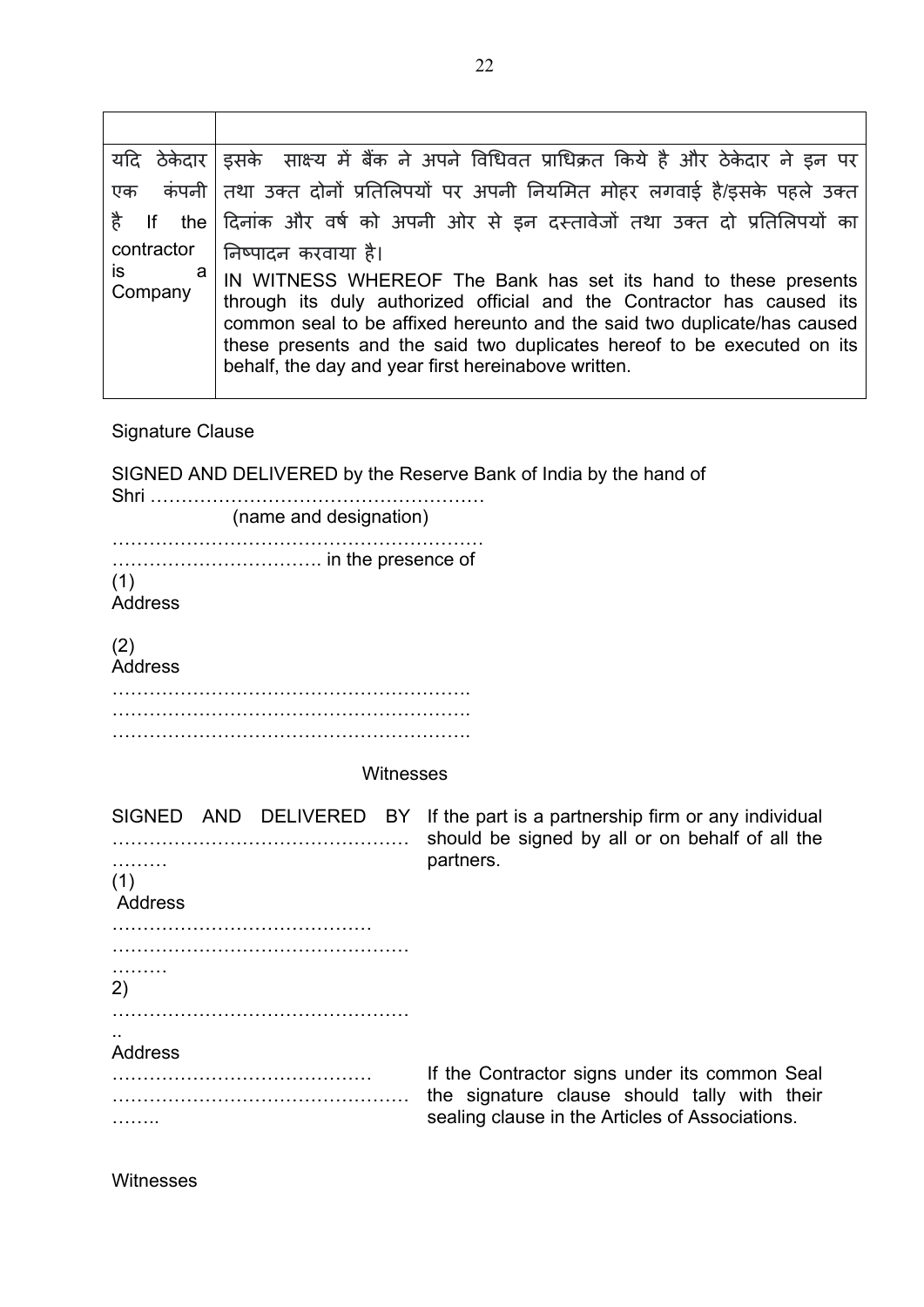THE COMMON SEAL OF Was hereunto affixed pursuant to the resolutions passed By its Board of Directors at the meeting held on ………………………………………… ………………………………………… ………………………………………… ………… In the presence of  $($ ) ………………………………………… ….  $($  2  $\lambda$ ……………………………………… Directors who have signed these presents in taken thereof in the presence of (1) …………………………………… …… (2) …………………………………… SIGNED AND DELIVERED BY the Contractor by the hand Of Shri ………………………………………. and duly constituted attorney. The Contractor is signing by the hand of power of attorney whether a company or individual. The Contractor is signing by the hand of power of attorney whether a company or individual.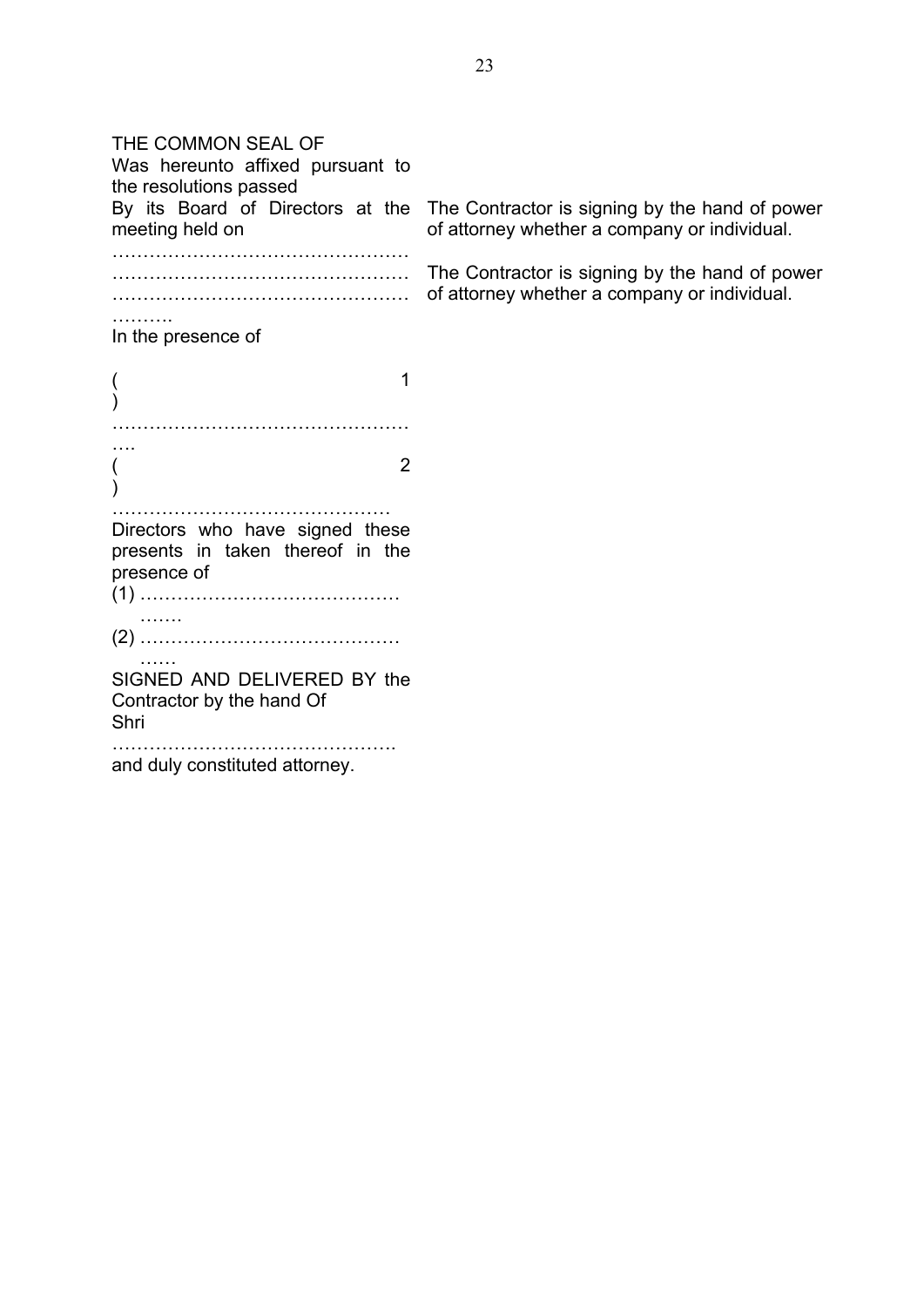#### **ANNEXURE II**

# Report

On

## <span id="page-24-0"></span>Energy Audit of Bank's Office Building

at \_\_\_\_\_\_\_\_\_\_\_\_\_\_\_\_\_\_\_\_\_

Duration of Energy Audit:

Name of the Energy Audit Agency: \_\_\_\_\_\_\_\_\_\_\_\_\_\_\_\_\_\_\_\_\_\_\_\_\_\_

Address: \_\_\_\_\_\_\_\_\_\_\_\_\_\_\_\_\_\_\_\_\_\_\_\_\_\_\_\_\_\_\_\_\_\_\_\_\_\_\_\_\_\_\_\_\_\_\_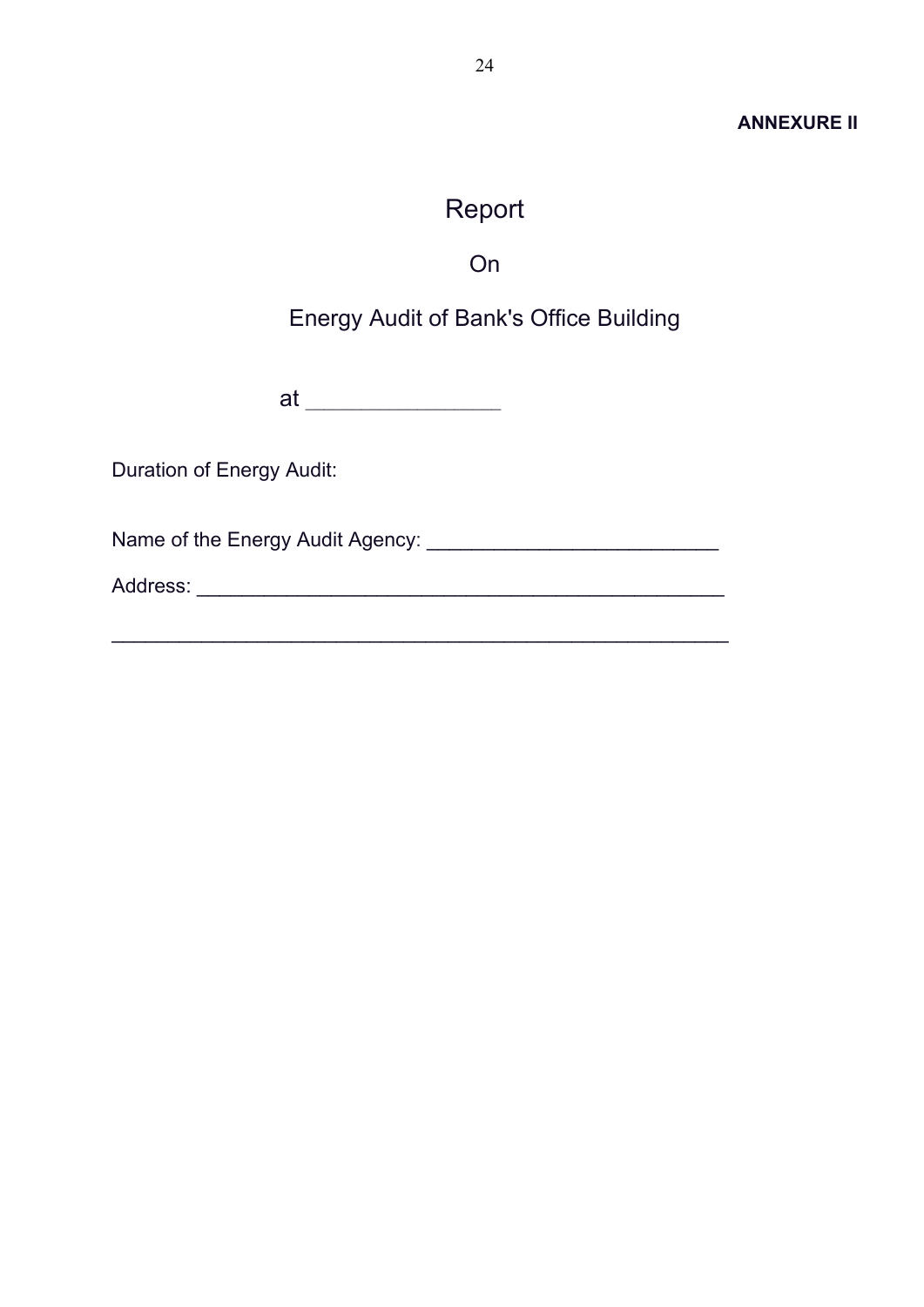## **Summary of Recommendations**

(The chart /table shall include the estimated cost, estimated savings and simple pay back for each recommended energy saving measures bifurcated under short term, medium term and long term measures detailed in a chart. The detailed description of measures may be mentioned separately in the report.)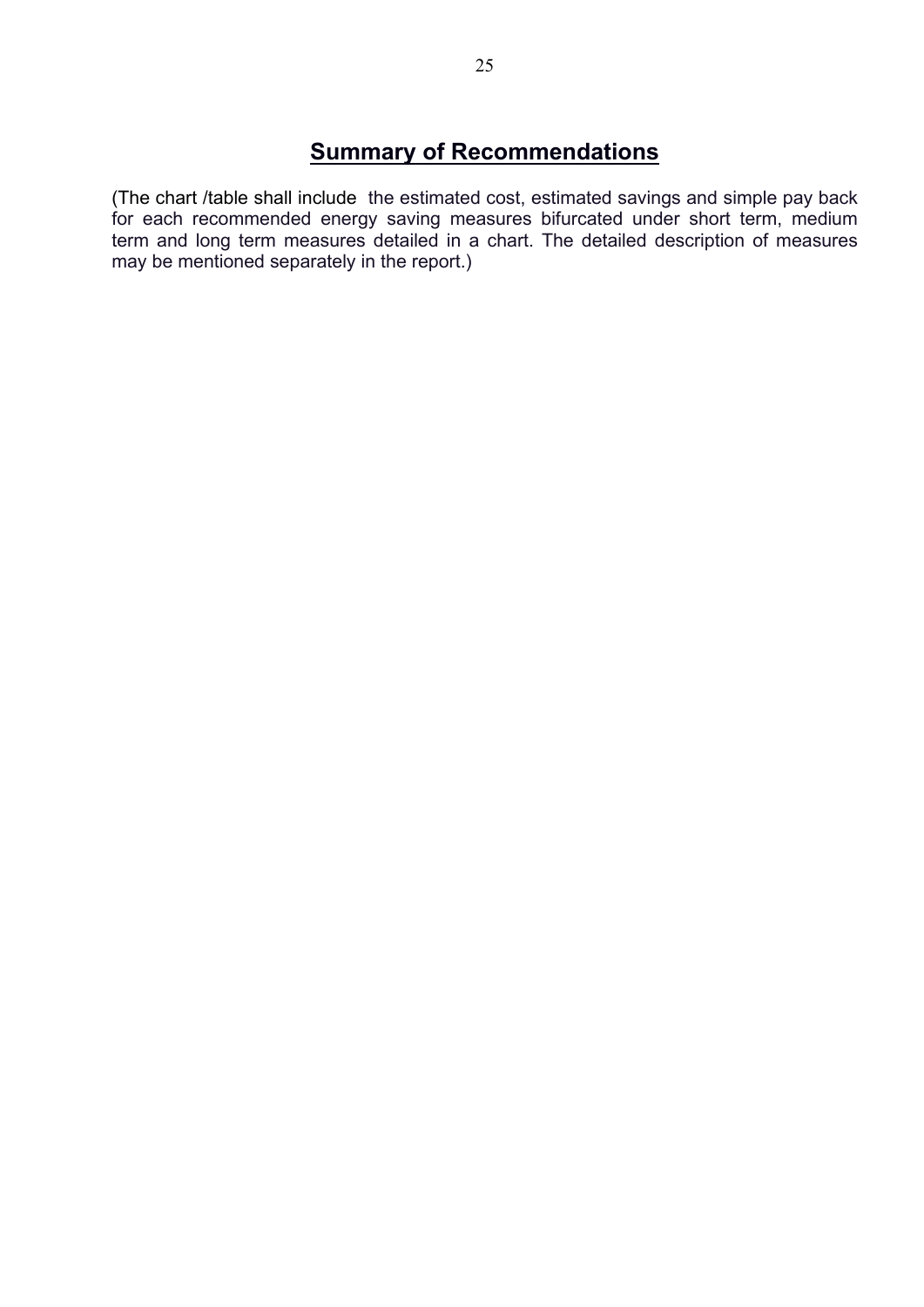### **Details of existing Electrical Systems**

### **Details of Power Supply:**

Sanctioned Load (KVA)

## **Details of Major Power Equipments:**

| <b>Central AC Plant Data</b> |                                                              |         |         |            |            |  |
|------------------------------|--------------------------------------------------------------|---------|---------|------------|------------|--|
|                              | Chilled<br>Condenser<br>Capacity<br>Compressor<br>Compressor |         |         |            |            |  |
|                              | (TR)                                                         | Motor 1 | Motor 2 | water flow | water flow |  |
|                              |                                                              | (KW)    | (KW)    | (LPM)      | (LPM)      |  |
| Chiller No. 1                |                                                              |         |         |            |            |  |
| Chiller No. 2                |                                                              |         |         |            |            |  |

### **Chilled Water Pumps**

|                             | Flow (LPM) | Head (M) | Motor(KW) |
|-----------------------------|------------|----------|-----------|
| <b>Chilled Water Pump 1</b> |            |          |           |
| <b>Chilled Water Pump 2</b> |            |          |           |
| <b>Chilled Water Pump 3</b> |            |          |           |

## **Condenser Water Pumps**

|                        | Flow (LPM) | Head (M) | Motor(KW) |
|------------------------|------------|----------|-----------|
| Condenser Water Pump 1 |            |          |           |
| Condenser Water Pump 2 |            |          |           |
| Condenser Water Pump 3 |            |          |           |

### **Cooling Towers**

|                 | Capacity (TR) | Flow (LPM) | Motor(KW) |
|-----------------|---------------|------------|-----------|
| Cooling Tower 1 |               |            |           |
| Cooling Tower 2 |               |            |           |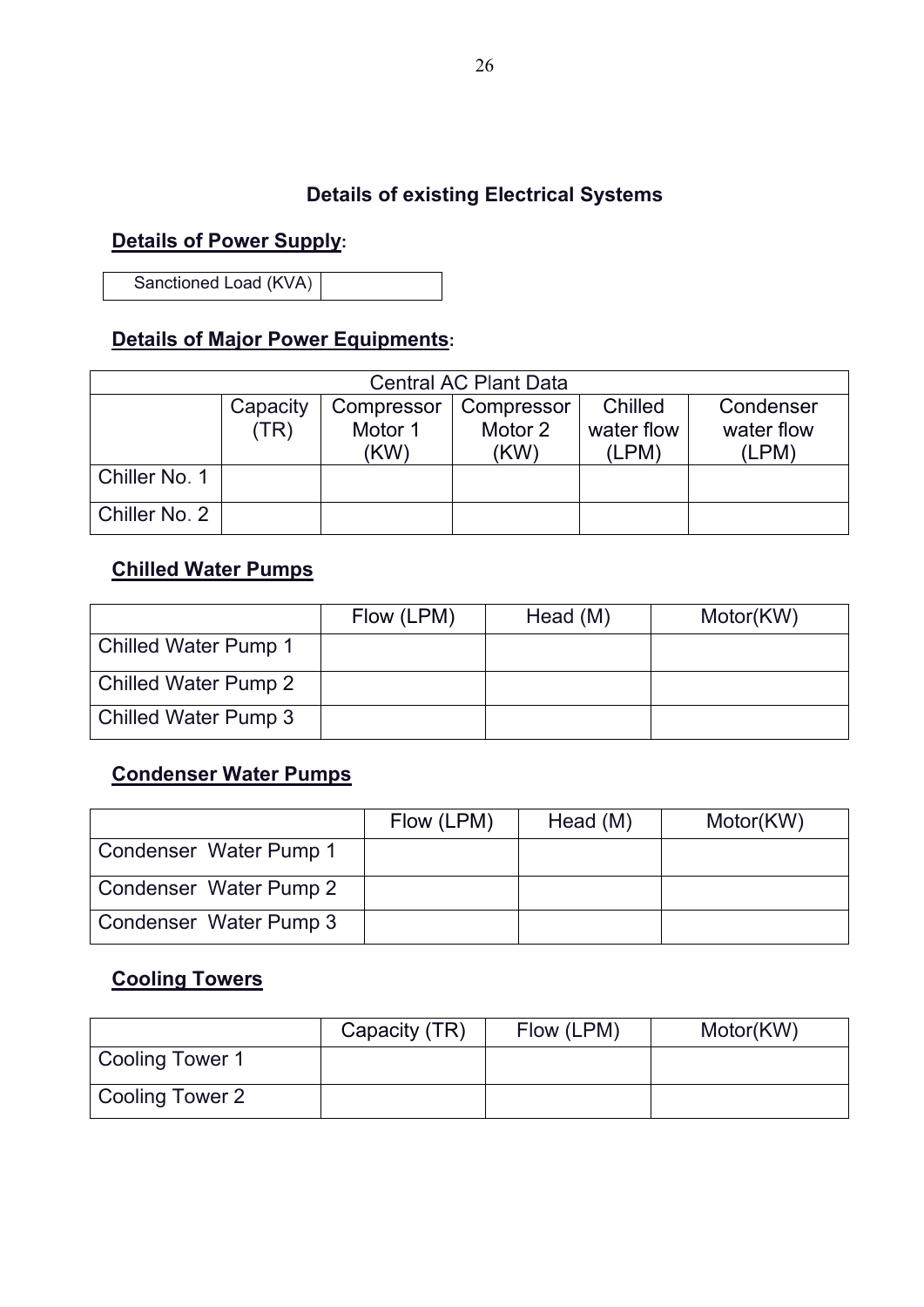## **Air Handling Units**

| <b>Air Handling</b><br><b>Units</b><br>(AHUs) | Location | Capacity<br>(TR) | Air<br>Flow(CFM) | Motor<br>(KW) | Area Catered<br>(M2) |
|-----------------------------------------------|----------|------------------|------------------|---------------|----------------------|
| AHU <sub>1</sub>                              |          |                  |                  |               |                      |
| AHU <sub>2</sub>                              |          |                  |                  |               |                      |
| AHU <sub>3</sub>                              |          |                  |                  |               |                      |
| AHU <sub>4</sub>                              |          |                  |                  |               |                      |
| AHU <sub>5</sub>                              |          |                  |                  |               |                      |
| AHU <sub>6</sub>                              |          |                  |                  |               |                      |
| AHU <sub>7</sub>                              |          |                  |                  |               |                      |
| AHU <sub>8</sub>                              |          |                  |                  |               |                      |
| AHU <sub>9</sub>                              |          |                  |                  |               |                      |
| <b>AHU 10</b>                                 |          |                  |                  |               |                      |
| <b>AHU 11</b>                                 |          |                  |                  |               |                      |
| <b>AHU 12</b>                                 |          |                  |                  |               |                      |
| AHU13                                         |          |                  |                  |               |                      |
| <b>AHU 14</b>                                 |          |                  |                  |               |                      |

## **Lightening**

## **Internal Lightening (Floor wise)**

| Sr.No. | Floor | Type of<br>Fitting | Wattage | Qty. | <b>Total carpet</b><br>area covered<br>(M2) |
|--------|-------|--------------------|---------|------|---------------------------------------------|
|        |       |                    |         |      |                                             |
|        |       |                    |         |      |                                             |
|        |       |                    |         |      |                                             |

## **External Lightening**

| Sr.No. | Floor | Type of<br>Fitting | Wattage | Qty. | Tota carpet<br>area covered<br>(M2 |
|--------|-------|--------------------|---------|------|------------------------------------|
|        |       |                    |         |      |                                    |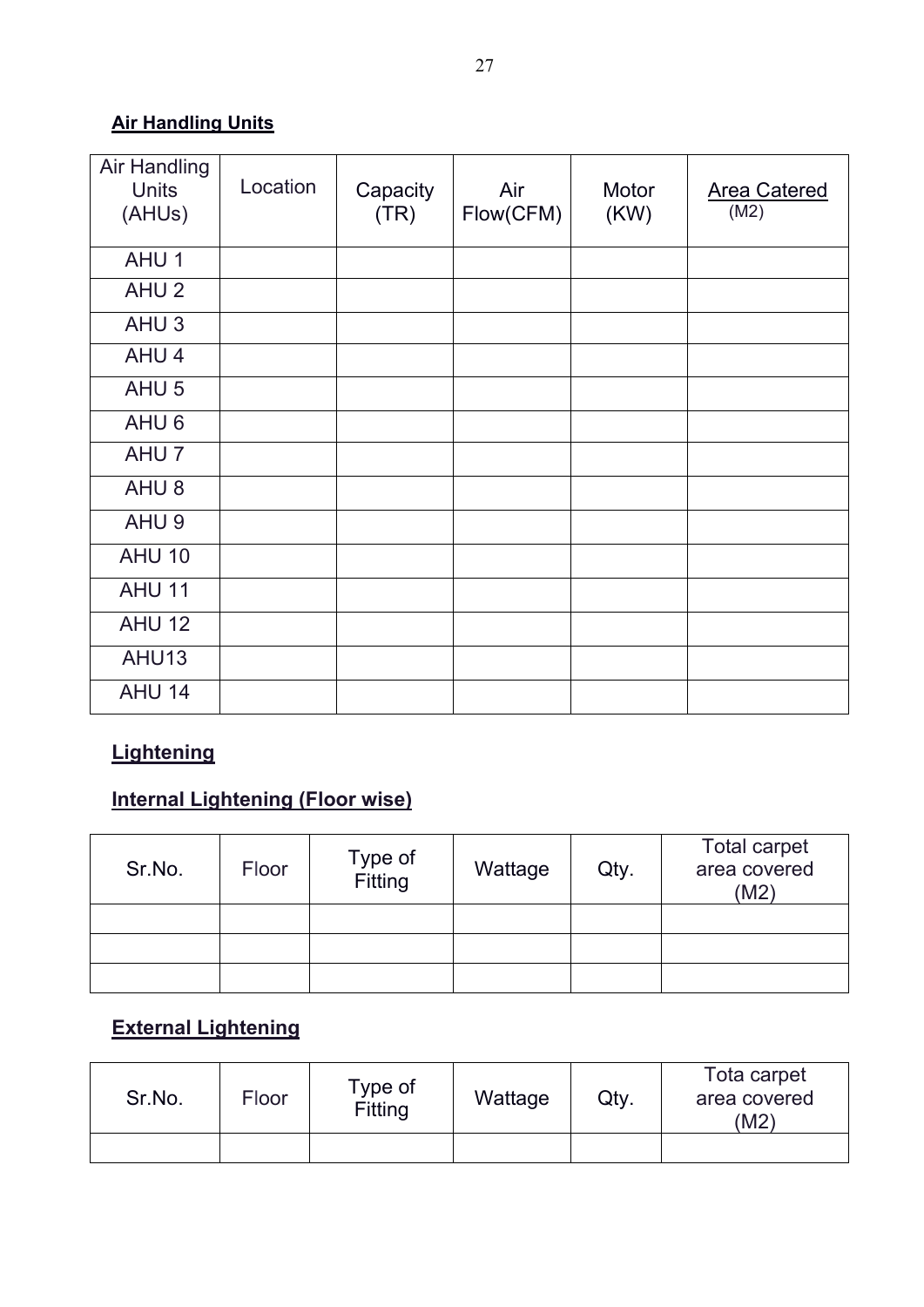### **Lifts**

| Lifts No. | Location | Make | Passenger<br>Capacity | Speed(M/S) | No. Of<br>floors<br>served | Whether<br>controller<br>V3F or<br>not |
|-----------|----------|------|-----------------------|------------|----------------------------|----------------------------------------|
|           |          |      |                       |            |                            |                                        |
|           |          |      |                       |            |                            |                                        |
|           |          |      |                       |            |                            |                                        |
|           |          |      |                       |            |                            |                                        |

# **Standalone A. C. units where central AC is also provided (Area wise)**

| Sr.No. | Location | Type of<br>AC(Window/<br>Split/Package<br>$etc.$ ) | Qty | Capacity<br>of each<br>AC(TR) | Area<br>Catered<br>(M2) | Expected<br>per day<br>operating<br>hrs. |
|--------|----------|----------------------------------------------------|-----|-------------------------------|-------------------------|------------------------------------------|
|        |          |                                                    |     |                               |                         |                                          |
|        |          |                                                    |     |                               |                         |                                          |
|        |          |                                                    |     |                               |                         |                                          |

## **DG Sets**

|              | Location | Make | Rating(KVA) |
|--------------|----------|------|-------------|
| DG Set No. 1 |          |      |             |
| DG set No.2  |          |      |             |

### **UPS Details**

| Sr.No. | Location | Make | Capacity(KVA) |  |  |
|--------|----------|------|---------------|--|--|
|        |          |      |               |  |  |
|        |          |      |               |  |  |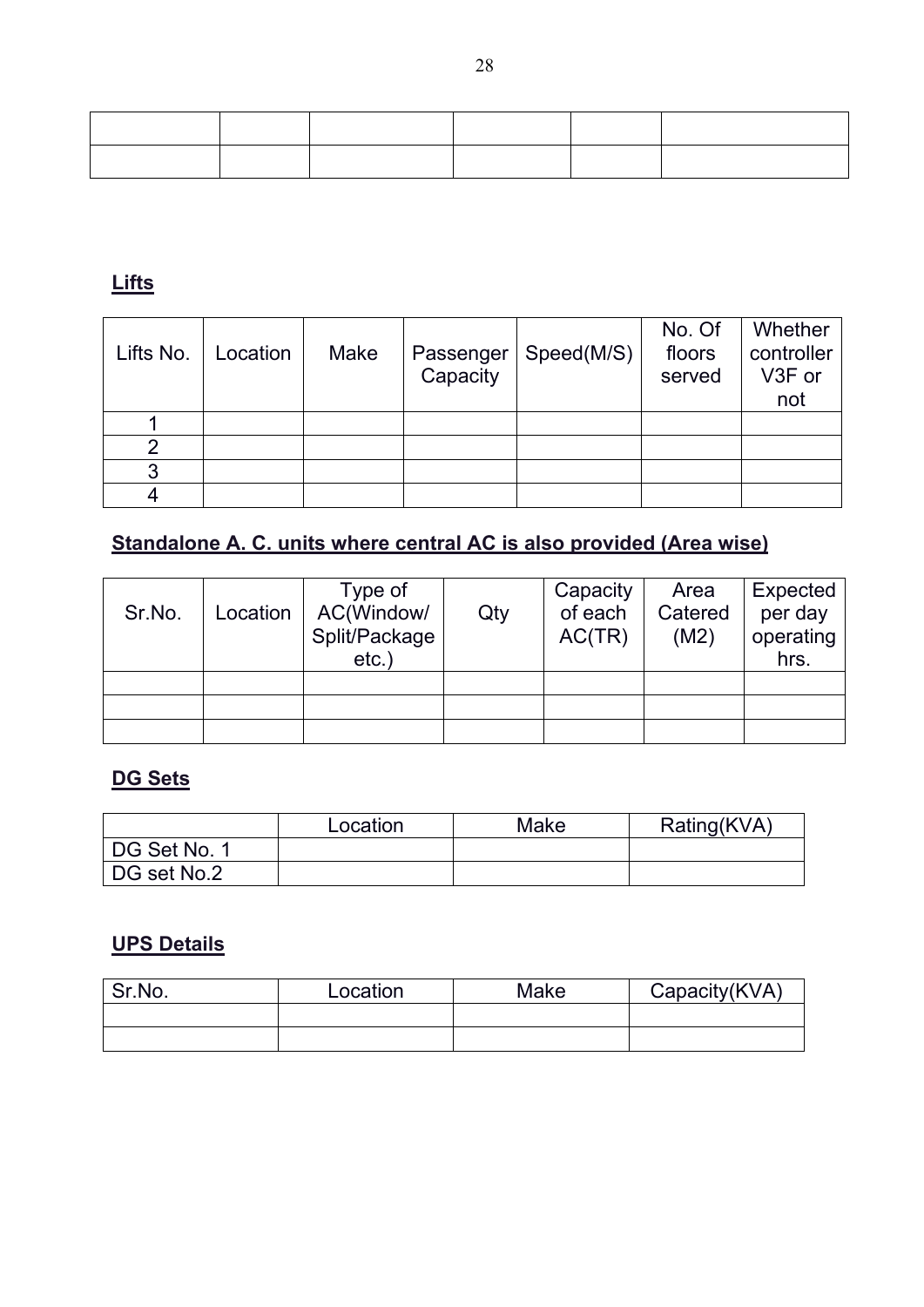## **Performance Evaluation of Main Eguipments-Sample Formats**

## **D. Central AC Plant**

## **1. Chiller No. \_\_\_**

| Sr.<br>No. | Chilled<br>Water<br>Inlet<br>Temp.<br>Tin)°C | Chilled<br>Water<br>outlet<br>Temp.<br>$\mathsf{Tout})^\circ\mathsf{C}$ | Chilled<br>Water<br>Flow<br>(LPM) | Suction<br>Pressure | Disch-<br>-arge<br>Press<br>ure | Capacity<br>(TR) | Input<br>Power<br>(KW) | /KW/<br>TR | Remarks/<br>Comments/<br>Suggestions |
|------------|----------------------------------------------|-------------------------------------------------------------------------|-----------------------------------|---------------------|---------------------------------|------------------|------------------------|------------|--------------------------------------|
|            |                                              |                                                                         |                                   |                     |                                 |                  |                        |            |                                      |
|            |                                              |                                                                         |                                   |                     |                                 |                  |                        |            |                                      |
|            |                                              |                                                                         |                                   |                     |                                 |                  |                        |            |                                      |

**Capacity of the Chiller (TR) = (Tin -Tout)\*Water Flow rate (LPM)\*60/3024**

## **Efficiency of Chiller in KW/TR = Total Power input (in KW)/Total Tonnage**

## **2. Air Handling Units**

Air Handling Unit (AHU) No.

|        | Return / Inlet<br>Air                         |                                              |                                      | Supply / Outlet<br>Air                        |                      |                                         |               |            |                                      |
|--------|-----------------------------------------------|----------------------------------------------|--------------------------------------|-----------------------------------------------|----------------------|-----------------------------------------|---------------|------------|--------------------------------------|
| Sr.No. | Dry<br>bulb<br>Temp.<br>T db<br>$(^{\circ}C)$ | Wet<br>bulb<br>Temp.<br>T wb<br>$(^\circ C)$ | Dry<br>bulb<br>Temp.<br>T db<br>(°C) | Wet<br>bulb<br>Temp.<br>T wb<br>$(^{\circ}C)$ | Air<br>Flow<br>(CFM) | Tons<br>оf<br>Refrige<br>ration<br>(TR) | Input<br>(KW) | /KW/<br>TR | Remarks/<br>Comments/<br>Suggestions |
|        |                                               |                                              |                                      |                                               |                      |                                         |               |            |                                      |
|        |                                               |                                              |                                      |                                               |                      |                                         |               |            |                                      |

# **AHU TR = 1.699\*Air Flow (CFM)\* Density of Air (Kg/M3)\*(Hin-Hout)/(4.18\* 3024)**

Where:

Hin = Enthalpy of inlet Air at AHU (KJ/Kg)

Hout = Enthalpy of outlet Air from AHU(KJ/Kg)

Density of Air = 1.18 Kg/M3 at standard Temperature and Pressure

### **Note: Enthalpy is to be read from Psychrometric Chart corresponding to DB and WB Temp.**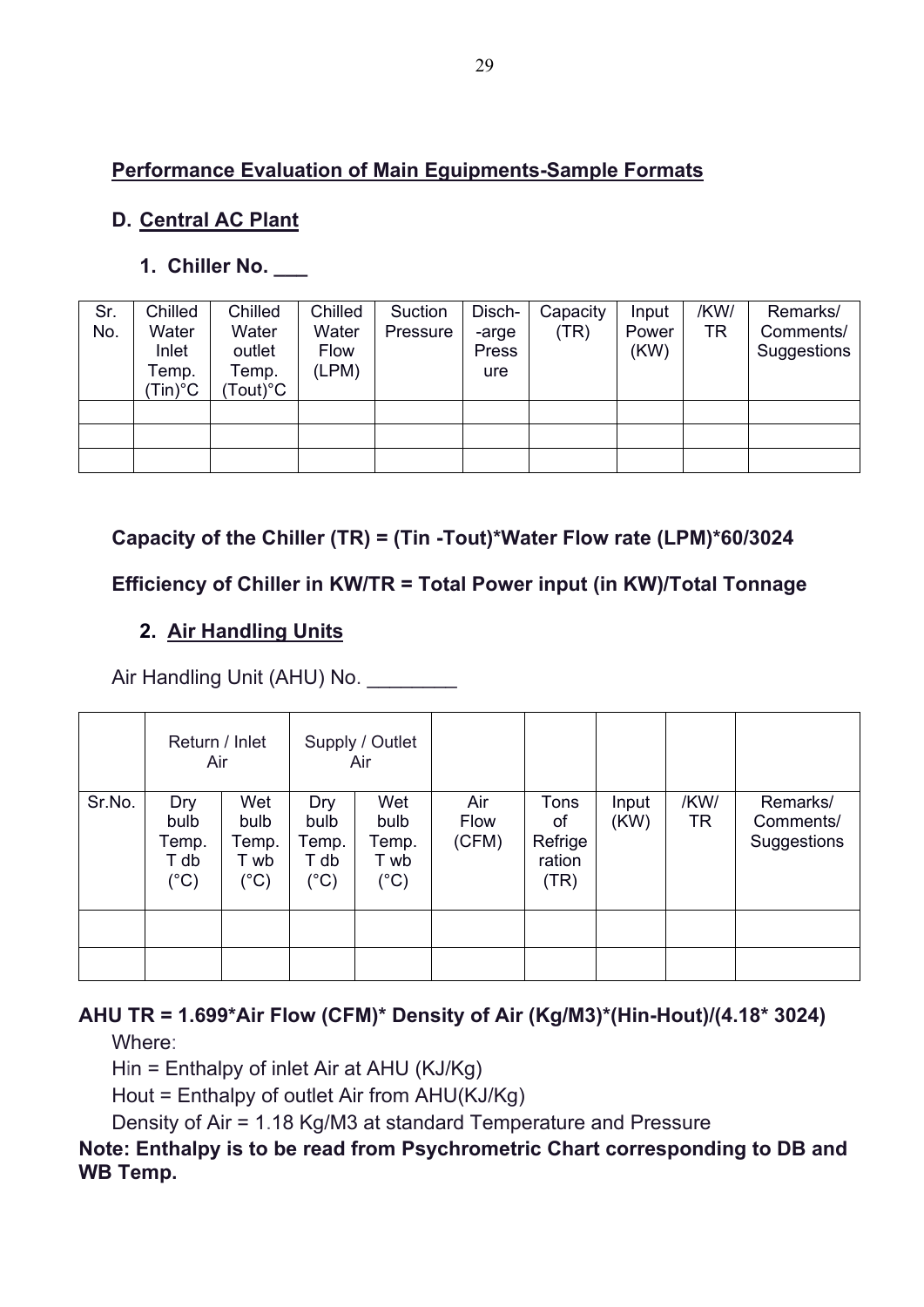### **3. Chilled Water Pumps**

Chilled Water Pump No.

| Sr. | Discharge          | Suction            | Chilled     | Developed | Measured | Pump    | Remarks/    |
|-----|--------------------|--------------------|-------------|-----------|----------|---------|-------------|
| No. | Pressure           | Pressure           | Water       | Hydraulic | Input    | Efficie | Comments/   |
|     | (Pdisc)            | (Psuc)             | <b>Flow</b> | Power     | Power    | -ncy    | Suggestions |
|     | Kq/cm <sup>2</sup> | Kq/cm <sup>2</sup> | (LPM)       | (KW)      | (KW)     |         |             |
|     |                    |                    |             |           |          |         |             |
|     |                    |                    |             |           |          |         |             |
|     |                    |                    |             |           |          |         |             |

**Developed Hydraulic Power (KW) = Flow (LPM) \* (Pdisc-Psuc) Kg/cm2 \*9.81/6000**

**Pump Efficiency = Developed Hydraulic Power (KW)/Input Electric KW**

### **4. Condenser Water Pump**

Condenser Water Pump No.

| Sr. | Discharge          | Suction            | Condenser   | Developed | Measured | Pump    | Remarks/    |
|-----|--------------------|--------------------|-------------|-----------|----------|---------|-------------|
| No. | Pressure           | Pressure           | Water       | Hydraulic | Input    | Efficie | Comments/   |
|     | (Pdisc)            | (Psuc)             | <b>Flow</b> | Power     | Power    | $-ncv$  | Suggestions |
|     | Kq/cm <sup>2</sup> | Kg/cm <sup>2</sup> | (LPM)       | (KW)      | (KW)     |         |             |
|     |                    |                    |             |           |          |         |             |
|     |                    |                    |             |           |          |         |             |
|     |                    |                    |             |           |          |         |             |

**Developed Hydraulic Power (KW)= Flow (LPM)\*(Pdisc-Psuc)\*9.81/6000**

**Pump Efficiency =Developed Hydraulic Power (KW)/Input Electric KW**

### **5. COOLING TOWER**

| Sr.<br>No. | Water<br>Inlet<br>Геmp.<br>$\mathsf{Tin})$ °C | Water<br>outlet<br>Temp.<br>$Tout)$ °C | Water<br><b>Flow</b><br>(LPM) | Wet Bulb<br>Temp.<br>$Twb(^{\circ}C)$ | Cooling<br>Tower<br>Capacity<br>TR) | Cooling<br>Tower<br>Efficiency | /KW/<br>TR | Remarks/<br>Comments/<br>Suggestions |
|------------|-----------------------------------------------|----------------------------------------|-------------------------------|---------------------------------------|-------------------------------------|--------------------------------|------------|--------------------------------------|
|            |                                               |                                        |                               |                                       |                                     |                                |            |                                      |
|            |                                               |                                        |                               |                                       |                                     |                                |            |                                      |
|            |                                               |                                        |                               |                                       |                                     |                                |            |                                      |

**Range= Tin-Tout Approach= Tout-Twb** 

**Cooling Tower Efficiency = Range\*100/ (Range+Approach) Cooling Tower Capacity (TR)** = **(Tin -Tout)\*Water Flow (LPM)\*60/3024**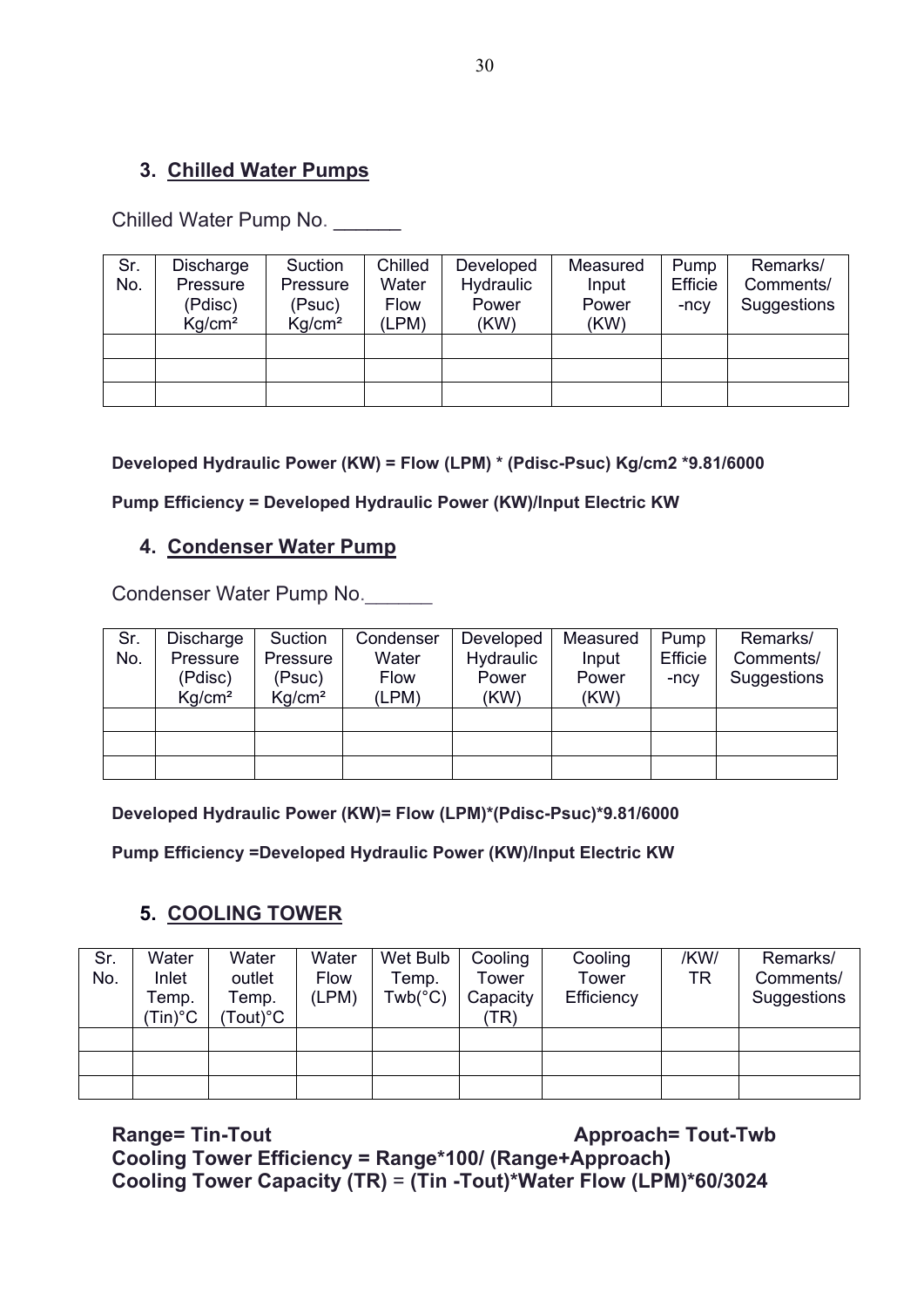### **E. Internal Lightening (Floor wise)**

| Sr.<br>No. | Floor | Type<br>Of<br>Fitting | Calculated<br>Wattage<br>Per<br>Fitting | Qty. | Total<br>Wattage<br>(KW) | Total<br>Carpet<br>Area<br>Covered<br>(M <sup>2</sup> ) | Light<br>Power<br>Density<br>(W/M <sup>2</sup> ) | Measured<br>Average<br>Light<br>Level<br>(LUX) | Light<br>Efficiency<br>(LUX/LPD) |
|------------|-------|-----------------------|-----------------------------------------|------|--------------------------|---------------------------------------------------------|--------------------------------------------------|------------------------------------------------|----------------------------------|
|            |       |                       |                                         |      |                          |                                                         |                                                  |                                                |                                  |
|            |       |                       |                                         |      |                          |                                                         |                                                  |                                                |                                  |
|            |       |                       |                                         |      |                          |                                                         |                                                  |                                                |                                  |
|            |       |                       |                                         |      |                          |                                                         |                                                  |                                                |                                  |

## **F. DG set**

- 1. Run the DG set at available load
- 2. The initial and final reading of the diesel tank and Energy meter needs to be recorded.

| Sr.<br>No. | Rating<br>Of DG<br>Set<br>(KVA) | Make<br>Of<br>DG<br>Set | Start<br>Time | Stop<br>Time | Period<br>Of<br>Operation<br>(Hrs.) | <b>Diesel</b><br>Consumed<br>$($ ltrs. $)$ | Generated<br>Energy<br>(KWH) | Specific<br>Fuel<br>Consum<br>ption<br>(KWH/ltr) | Remark/<br>Observ<br>ation |
|------------|---------------------------------|-------------------------|---------------|--------------|-------------------------------------|--------------------------------------------|------------------------------|--------------------------------------------------|----------------------------|
|            |                                 |                         |               |              |                                     |                                            |                              |                                                  |                            |
|            |                                 |                         |               |              |                                     |                                            |                              |                                                  |                            |

## **G. UPS**

1. Measurement on each UPS needs to be recorded

| Sr. | Rating          | Make   | Input Voltage |     |     | <b>Input Current</b> |    |    | Total                                                   | Total                                                              | Remarks |
|-----|-----------------|--------|---------------|-----|-----|----------------------|----|----|---------------------------------------------------------|--------------------------------------------------------------------|---------|
| No. | Of UPS<br>(KVA) | Of UPS | Vrn           | Vyn | Vbn | Ir                   | l٧ | Ib | Current<br>Harmonic<br><b>Distortion</b><br><b>THDi</b> | Voltage<br>Harmonic<br><b>Distortion</b><br><b>THD<sub>v</sub></b> |         |
|     |                 |        |               |     |     |                      |    |    |                                                         |                                                                    |         |
|     |                 |        |               |     |     |                      |    |    |                                                         |                                                                    |         |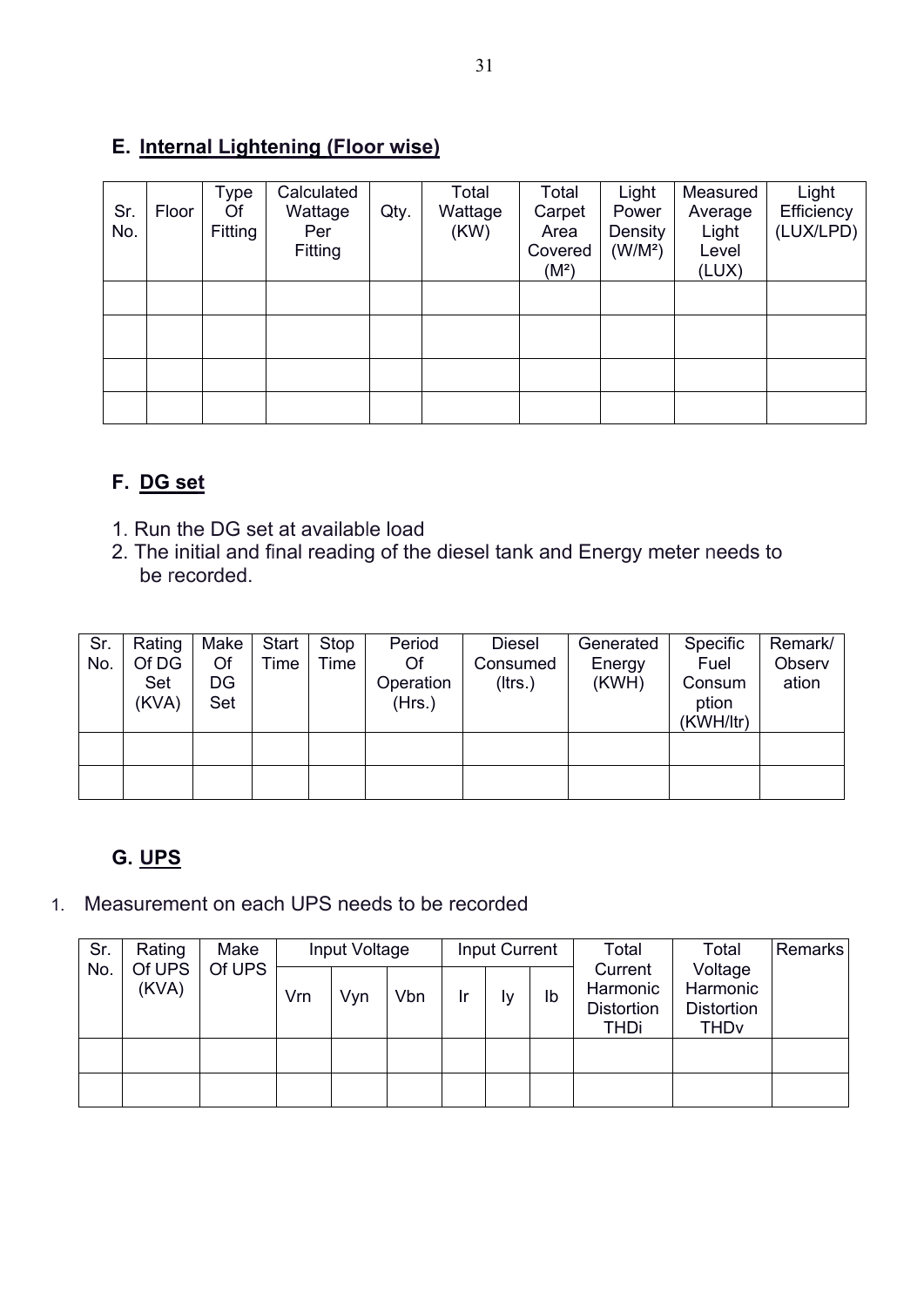# **H.LT Panels: LT Panels at Substation including capacitor**

## **Panel Name:**

|     |     | Input Voltage |     |    | Input Current |    |           |            |    | Total             | Total                  | Remar |
|-----|-----|---------------|-----|----|---------------|----|-----------|------------|----|-------------------|------------------------|-------|
| Sr. |     |               |     |    |               |    | Input     | Input      | PF | Current           | Voltage                | ks    |
| No  | Vrn | Vyn           | Vbn | Ir | l٧            | lb | <b>KW</b> | <b>KVA</b> |    | Harmonic          | Harmonic               |       |
|     |     |               |     |    |               |    |           |            |    | <b>Distortion</b> | <b>Distortion</b>      |       |
|     |     |               |     |    |               |    |           |            |    | THDi              | <b>THD<sub>v</sub></b> |       |
|     |     |               |     |    |               |    |           |            |    |                   |                        |       |
|     |     |               |     |    |               |    |           |            |    |                   |                        |       |
|     |     |               |     |    |               |    |           |            |    |                   |                        |       |
|     |     |               |     |    |               |    |           |            |    |                   |                        |       |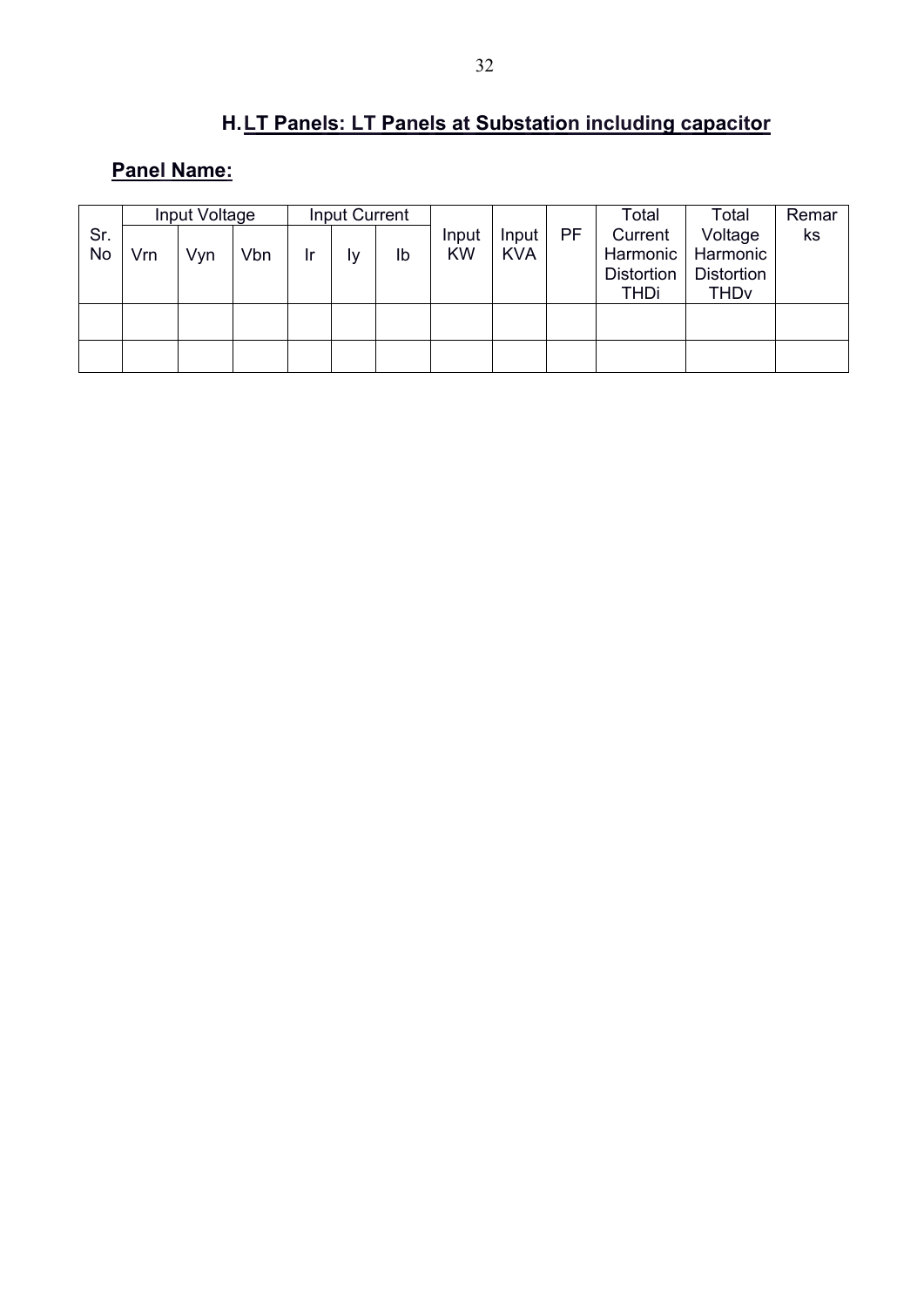

## **Reserve Bank of India Estate Department Jaipur**

# **Tender for Conducting Energy Audit of Bank's Office Building at Jaipur**

# **Part II**

# **Price Bid/Financial Bid**

Last Date and time of submission of bid/tender: June17, 2022 upto 14:00 Hrs

Note: Part I and Part II are required to be submitted in different-different envelope and both these envelope must be kept another envelope.